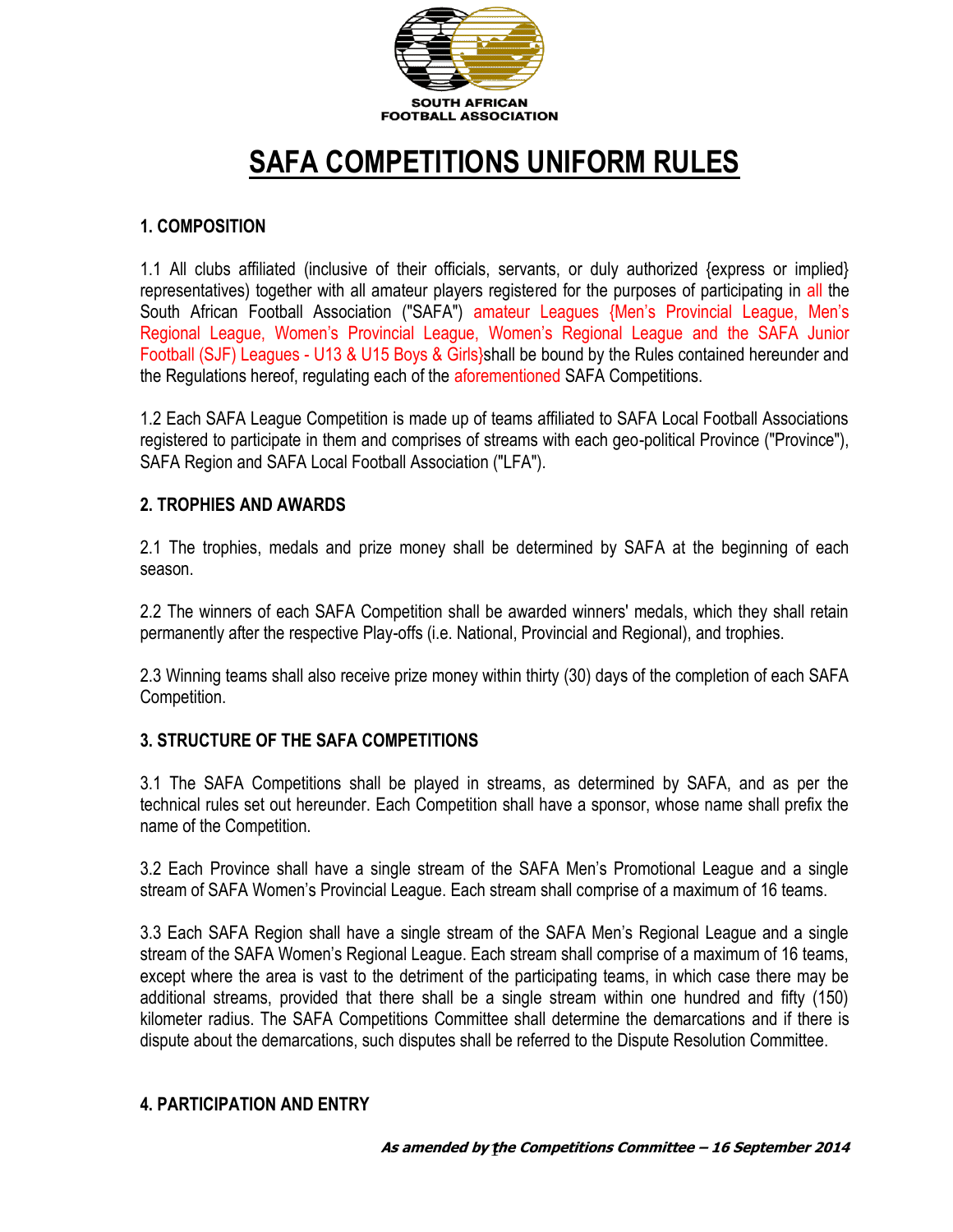### **4.1 Relegation and Promotion**

4.1.1 Each stream of the SAFA Competitions shall consist of a maximum of sixteen (16) teams who shall play in the relevant competition during the SAFA season which shall be from to August to May {Men's Football} or February to November {Women's Football}in the following year.

4.1.2 The relegation and promotion of teams at the conclusion of a season of the SAFA Competitions shall take place as provided for in the Regulations and as outlined hereunder(This Rule does not apply to the SAFA Junior Football Leagues)

4.1.2.1 Two (2) teams at the bottom positions of each stream shall be relegated to the immediate lower league, except where a team has been promoted to the higher league in the respective stream.

4.1.2.2 Two teams from the immediate lower leagues in each Province, SAFA Region and SAFA LFA, respectively, shall be promoted to the respective streams of the SAFA Competitions; after the respective Play-offs.

4.1.2.3 Subject to 4.1.2.1, the number of relegated teams may be more than two (2) in each stream, depending on the number of teams relegated from the National First Division to each Province, which may have a knock on effect, resulting in the SAFA Competitions reciprocating by relegating the same number of teams as the number that needs to be accommodated from the First Division, in case of the SAFA Men's Competitions.

4.1.3 Teams shall submit the prescribed entry and information documents together with the prescribed entry fee on or before the specified deadline date, which, unless stated otherwise, shall be the 1st of August in each year.

4.1.4 On entering any competition administered by SAFA, teams undertake to:

4.1.4.1 Observe these Rules and the Regulations;

4.1.4.2 Accept that all administrative, disciplinary and refereeing matters connected with any competition administered by SAFA shall be dealt with in terms of these Rules and Regulations, and where all of the above are silent, by the decisions of the SAFA Competitions Committee in accordance with the Rules and Regulations of SAFA.

4.1.5 Should a promoted team withdraw or be withdrawn from the SAFA Competitions before the commencement of a season, the Competitions Committee may allow the next best finishing team of the lower leagues in the Province, SAFA Region and SAFA LFA, respectively, to be promoted to the respective stream.

4.1.6 The National Play-offs, involving the SAFA Men's Promotional League teams shall be conducted in two streams, i.e. Inland and Coastal, and the winners of the two streams shall be automatically promoted to the National First Division.

4.1.7 All teams who qualify for the play-offs for promotion into the higher leagues shall be bound by Rules, subject to the provisions of the Regulations.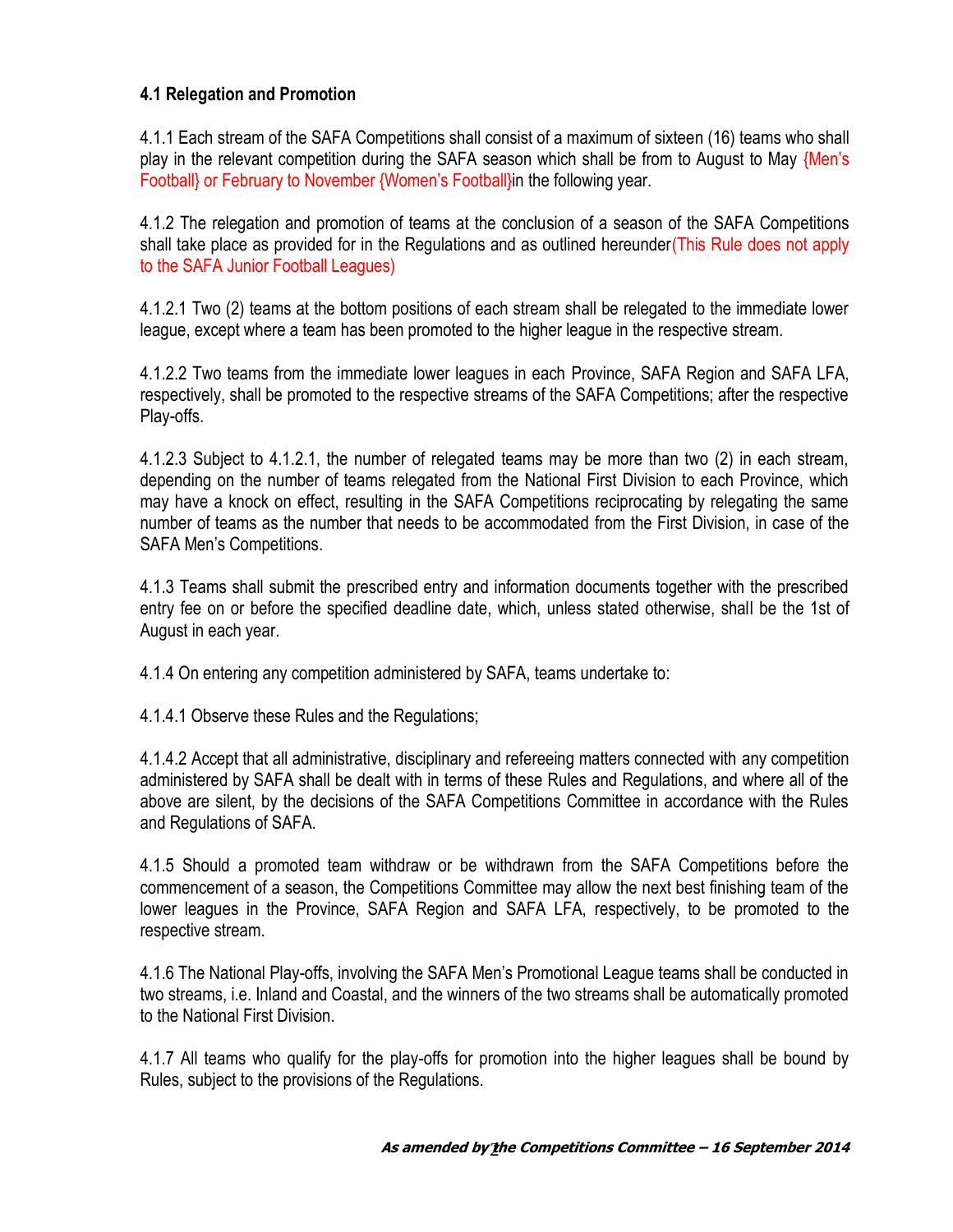4.1.8 The Competitions Committee shall verify and confirm all promotions and relegations of the various leagues in each province and where applicable in any other instance within thirty (30) of the completion of each SAFA Competition.

4.2 Participation in Competitions

4.2.1 It shall be peremptory for all teams affiliated to SAFA to participate in all competitions and/or activities administered by SAFA.

#### 4.3 Sale of Franchise and Relocation

4.3.1 No team shall be allowed to sell its franchise and relocate its home base unless such a transaction is sanctioned by the SAFA National Executive Committee on the recommendation of the SAFA Competitions Committee, which permission shall not be unreasonably withheld. It must be noted that a club's entitlement to participate in a league championship shall depend principally on sporting merit. The sale of a franchise which is to the detriment of a league championship and results in changing headquarters, changing the name and/or stakeholders, and furthermore is to the detriment of the integrity of sports competition, must be prohibited. A decision to decline the sanctioning of the sale can be appealed against to the SAFA Appeal Board.

4.3.2 In the event of a club being sold and relocating, it shall be relegated to its current Province or SAFA Region or SAFA LFA, except where the SAFA Competitions Committee decides otherwise after considering a properly motivated application to that effect.

4.3.3 No team shall be allowed to change its name without the prior approval of SAFA, on the recommendation of the Competitions Committee, which shall not be unreasonably withheld.

4.3.4 National First Division teams that are relegated, alternatively demoted through other processes, shall revert to their current Provinces, subject to recommendation of the SAFA Competitions Committee which may decide otherwise after considering a properly motivated application to that effect.

4.4 Local Football Association ("LFA") Affiliation

4.4.1 All Clubs with teams in the SAFA Competitions, including newly purchased franchises shall be affiliated to the SAFA LFA's in which their home bases are situated, and the Region be duly notified.

4.4.2 Any teams failing to comply with this rule shall be guilty of misconduct and liable to any sanction in terms of these rules (including SAFA rules) imposed by Disciplinary Committee.

4.5 Development or Reserve Sides

4.5.1 A Club may have a team in each of the SAFA Competitions and all other lower leagues within the SAFA structures.

4.5.2 Should a Club have a team in any of the SAFA Competitions and any other lower leagues within the SAFA structures, the following shall apply: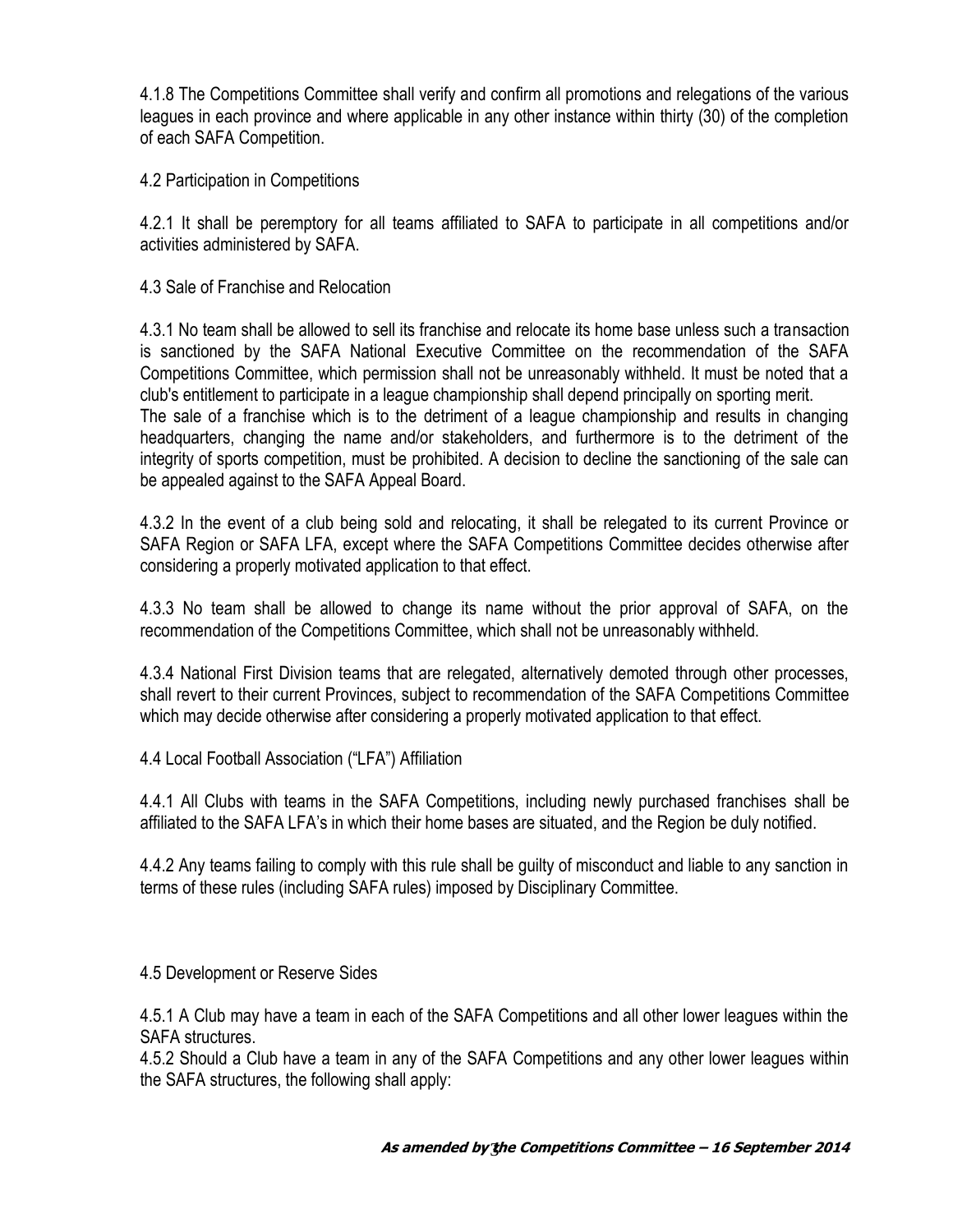4.5.2.1 A team participating in the lower of the SAFA Competitions is not entitled for promotion to a higher SAFA Competition, in which the same Club has another team;

4.5.2.2 Should a team be eligible for promotion from the lower SAFA Competitions and the Club has another team in a higher SAFA Competition, then the next best finishing team shall be eligible for promotion;

4.5.2.3 Should a team be relegated from a higher SAFA Competition to a lower SAFA Official Competition and the Club had another team in the lower SAFA Competition, then the team in the lower SAFA Competition shall automatically be relegated to the immediate lower league, irrespective of its log position.

4.5.3 No Club within the structures of SAFA shall have more than one (1) team in the same league.

4.5.4 Should a Club have a team in the Premier Soccer League or the National First Division of the National Soccer League, itsreserveteam in the SAFA Second Division League shall not be eligible for promotion and participation in the Play-offsfor promotions, as well as not eligible to participate in the Nedbank Cup SAFA Level.

4.5.5 Should a Club have a team in the SAFA Second Division League, its reserve team in the SAB Regional League shall not be eligible for promotion and participation in the Play-offs for promotions, as well as not eligible to participate in the Nedbank Cup - SAFA Level.

#### **5. DATES AND VENUES OF MATCHES**

5.1 The dates and venues of matches shall be set by SAFA.

5.2 Should a team wish to change a fixture such notice shall reach the SAFA officesin writingat least fourteen (14) days before the scheduled date subject to the case of emergencies or where it is impractical, the days of such notice may be less. Clubs shall be notified of fixture changes, in writing at least 72 hours prior to the match.

5.3 Fixtures may only be amended in extreme circumstances, at the discretion of the CEO or Designated SAFA Officials.

5.4 Save where permission to change a fixture has been given in terms of Rule 5.3, no fixture may be changed in any manner whatsoever.

5.5 In the case of teams affiliated to the SAFA Competitions:

5.5.1 The onus of securing a venue shall be on the home team and its failure to secure a venue shall constitute misconduct, such team shall forfeit the match pointsif the Team is found guilty by the Disciplinary Committee.

5.5.2 Should a match be abandoned by the Referee due to power failure in a match under floodlights, then the match SAFA shall be rescheduled to another date, time and venue to be confirmed by the Association.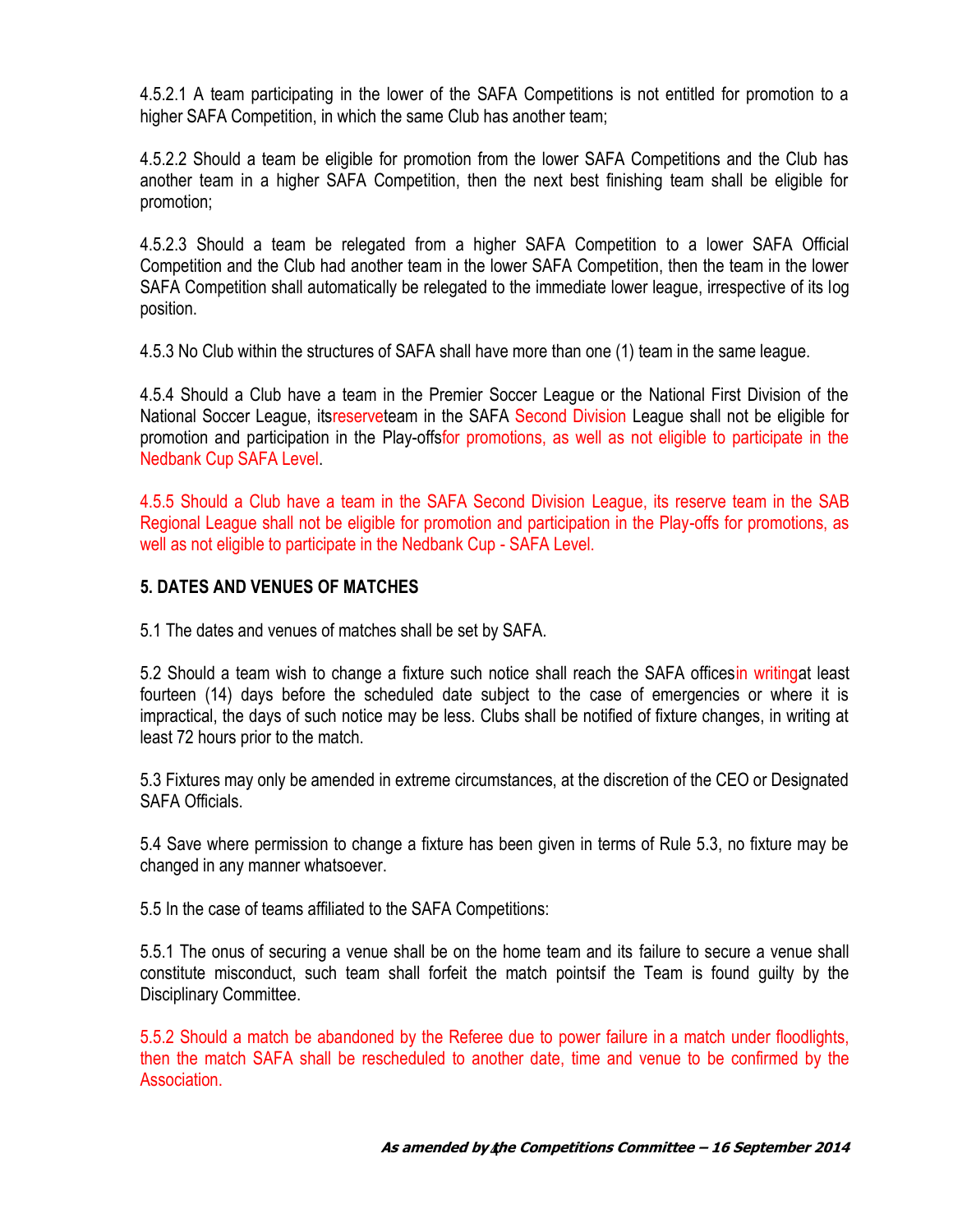5.5.3 In its application to SAFA for affiliation, a team shall name its home ground as well as its alternative home ground. In the event of neither venue being suitable, SAFA shall have a right to fixture a match at an alternative ground at its absolute discretion.

5.5.4 If, for any reason, a team is unable to play its home fixture at its home ground, it may apply, subject to Rules 5.2, 5.3 and 5.4, to play its fixtures at a ground selected as an alternative home ground or at a neutral venue to be determined by SAFA.

5.5.5 In the event of a request for a neutral venue, all costs inclusive of ground rental and security shall be borne by the original home team. Such costs shall also be inclusive of the traveling costs of the away team from the original home ground to the alternative neutral venue if the distance between the original home ground and the alternative and/or neutral venue exceeds five (5) kilometers.

5.5.6 Each team shall register its home ground/s with SAFA and no team shall relocate to another ground without prior written consent of the Designated SAFA Officials, which consent shall not be unreasonably withheld.

5.5.7 In the event of a home ground comprising of more than one field of play, the home team shall specify the field that it registers as compliant to Rules 8.2 and 8.3.

5.5.8 Teams must register their pitch dimensions with SAFA prior to the start of each season and it shall be deemed misconduct for a club to alter its pitch dimensions during a season unless it is done with the prior written consent of the Designated SAFA Official.

5.5.9 The Designated SAFA Official may at any time, call for a team to submit a report from a qualified independent expert certifying pitch dimensions or compliance with any other FIFA requirements. 5.5.10 Each team shall take all reasonable steps to maintain its pitch in good order and SAFA may require a team to take such steps, as the Designated SAFA Official shall specify if SAFA is not satisfied that an adequate standard of pitch is maintained.

5.5.11 Each team shall provide separate areas adjacent to the pitch for the sole use of team officials, medical staff and substitutes. Such designated areas shall be clearly marked "home" and "visitors", have direct access to the pitch, and located equidistant from the halfway line and are capable of seating not more than twelve (12) persons from each team.

5.6 Each time shall be entitled to have a maximum of seven (7) substitutes on the bench. **LAW 3 OF FIFA LAWS OF THE GAME STATES THAT THE COMPETITION RULES MUST STATE HOW MANY SUBSTITUTES MAY BE NOMINATED, FROM 3 UP TO A MAXIMUM OF 7.**

5.7 It is the responsibility of a home team to inform the nearest public health institution of their home game for the institution to be on stand-by and, where possible, to have a medical practitioner or physiotherapist in attendance throughout a match.

#### **6. MATCHES IN ACCORDANCE WITH THE LAWS OF THE GAME**

6.1 All matches shall be played according to the Laws of the Game authorized by the International Football Board and published by FIFA.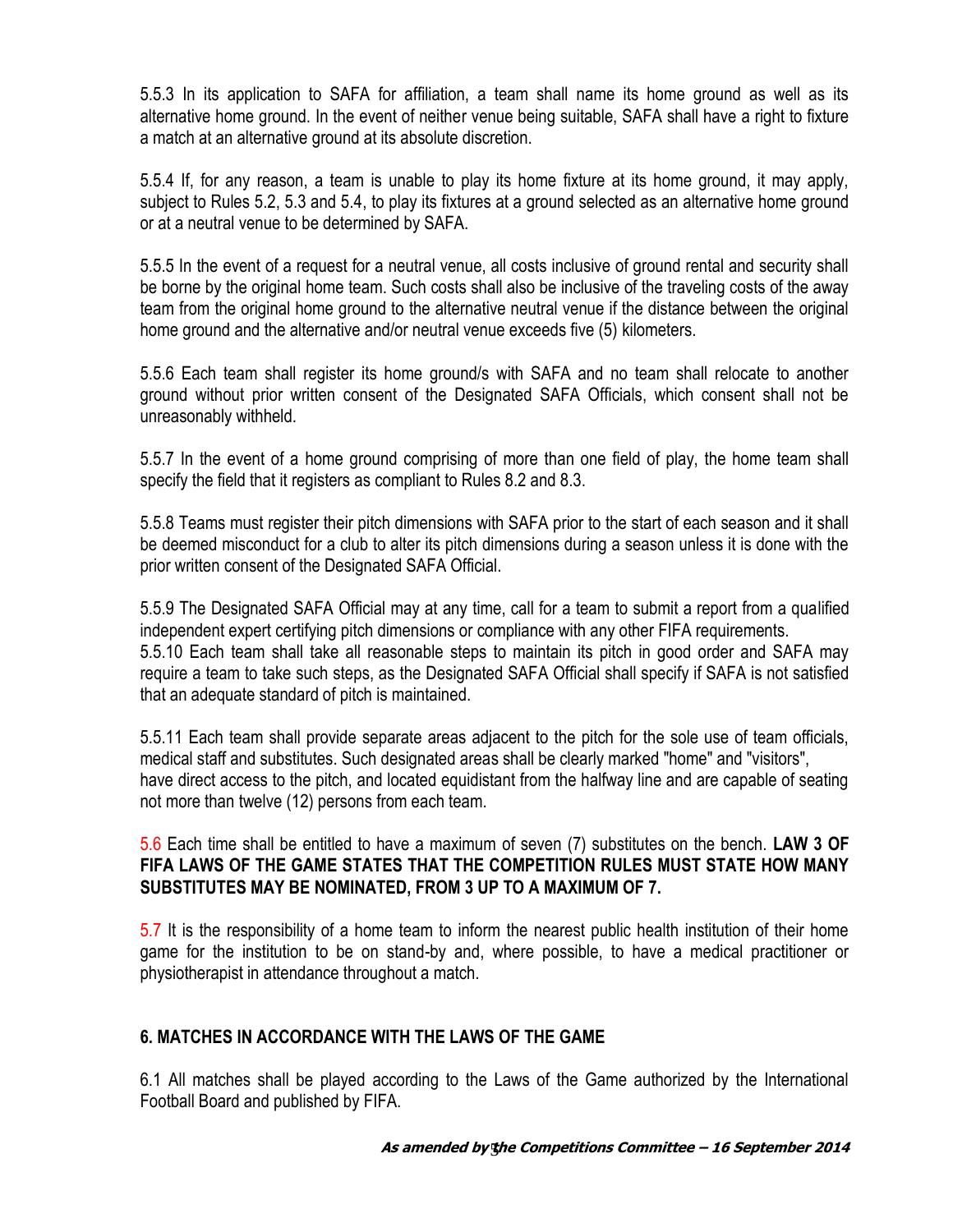6.2 No more than five (5) team officials, who shall be so registered with SAFA, in terms of the team's registration, shall be allowed to be seated on the team bench. The officials shall include the coach, assistant coach, medical doctor and/or masseur, and who shall be obliged to produce their official cards should they be called upon to do so by the referee.

6.3 In the event of the persons referred to in 6.2 not being in possession of a SAFA registration card, alternatively, being in excess of the number referred to, they shall immediately be removed from the field and the team may be charged with misconduct.

## **7. DURATION OF MATCHES**

7.1 All matches shall be played in terms of Rule 7 of FIFA Laws of the Game, and as such, the match shall be for the duration of two (2) equal periods of forty-five (45) minutes, the referee's optional time or injury time being at the absolute discretion of the referee.

7.2 Players are entitled to an interval at half time, which must not exceed fifteen (15) minutes.

7.3 The duration of the interval shall be 15 minutes for the SAFA Official Competitions matches. **LAW 7 OF THE FIFA LAWS OF THE GAME STATES THAT COMPETITION RULES MUST STATE THE DURATION OF THE HALF-TIME INTERVAL AND IT MAY ONLY BE ALTERED WITH THE CONSENT OF THE REFEREE.**

#### **8. FIELD OF PLAY**

8.1 SAFA shall inspect the fields of play and all teams shall ensure that their fields of play comply with the Laws of the Game and the directives of FIFA, prior to the commencement of a season.

8.2 The minimum illumination necessary for night matches shall be 200 lux.

8.3 The dimensions of the fields of play shall be as follows:

8.3.1 Maximum length 120 meters; minimum length of 100 meters;

8.3.2 Maximum width 75 meters; minimum width of 68 meters.

8.4 The referee is the sole judge of whether or not a match should be postponed or abandoned due to the unsuitability of a ground caused by inclement weather or any other factor.

8.5 The match-balls shall be in accordance with the Laws of the Game, and shall be FIFA approved balls. The home team shall supply the match ball, however, the referee may accept a ball from the away team if the home team is unable to provide a ball of suitable quality.

8.6 A fixture may be played partly or wholly under floodlights.

8.7 In normal circumstances, the referee shall be the sole judge as to whether or not a pitch is fit for a fixture. However, in circumstances considered extra-ordinary by the Designated SAFA Official, he may order a postponement of any game(s) provided such announcement is made before noon (12h00) on the date of the match.

8.9 If a fixture is postponed through weather inclination, or the state of the pitch because of the weather, SAFA shall set another date on which the game shall be played.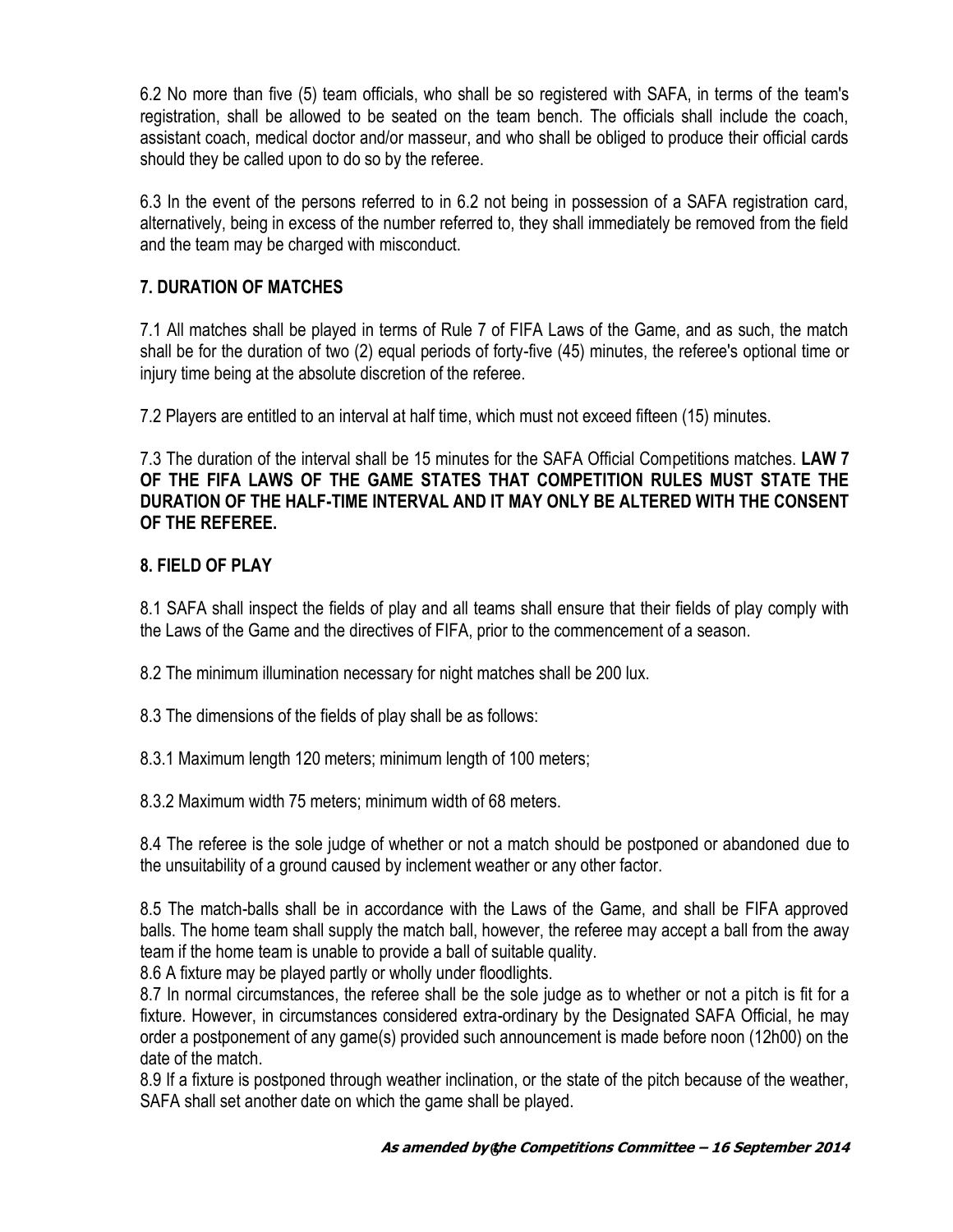# **9. PLAYERS SELECTED FOR REPRESENTATIVE MATCHES**

9.1 Should three (3) or more players selected for a representative team be selected from the same team and be required to participate in a representative match arranged by or through SAFA, then any fixture of the team affected due to take place within forty-eight (48) hours of the representative match shall be postponed, provided that the affected team applies, in writing, for a postponement of such fixture and has been granted written permission by SAFA for such postponement.

9.2 A player shall not be allowed to play for his team forty-eight (48) hours before a representative fixture in which he is due to play.

9.3 SAFA shall have discretion whether or not to grant permission to play in a team match to a player who has been selected or is in training with a representative team.

# **10. TEAM SHEETS**

10.1 Teams shall submit duly completed team sheets to the referee at least forty-five (45) minutes prior to the start of play. Such list to include:

10.1.1 The full names (family and first) of the eleven (11) players (as well as their registration numbers) starting the game;

10.1.2 The full names (family and first) of the seven (7) substitutes (as well as their registration numbers) which may be utilized during the game;

10.1.3 The full names of the team officials positioned in the technical areas for the game.

10.2 If a player's name appears on the team sheet he/she shall be deemed, for the purposes of these Regulations, to have participated in the match, save that a team may at any time before kick-off, amend its team sheet by substituting any player, if its opponents have lodged a protest in terms of these Rules and Regulations relating to the use of any player who is allegedly unregistered, suspended, banned, fraudulently or improperly registered, in which case the said substituted player shall not be deemed to have participated in the match.

#### **11. ELIGIBILITY OF PLAYERS**

11.1 Every player shall be properly registered according to the procedures for registrations and transfers contained in Rule 14 before he/she may play or be named on the team sheet in any match of the SAFA Official Competitions.

11.2 Registration cards shall always be available for inspection by the referee prior to the match. No player shall be allowed to participate without a valid card. The referee shall demand to see all players' cards in the presence of both teams' representatives and in the presence of the respective players, prior to the commencement of the match.

11.3 It shall be misconduct for a team to field a player without a player's registration card, alternatively failing to make a valid player's registration card available for inspection prior to the match. A team found guilty of this offence shall forfeit any points earned in such game.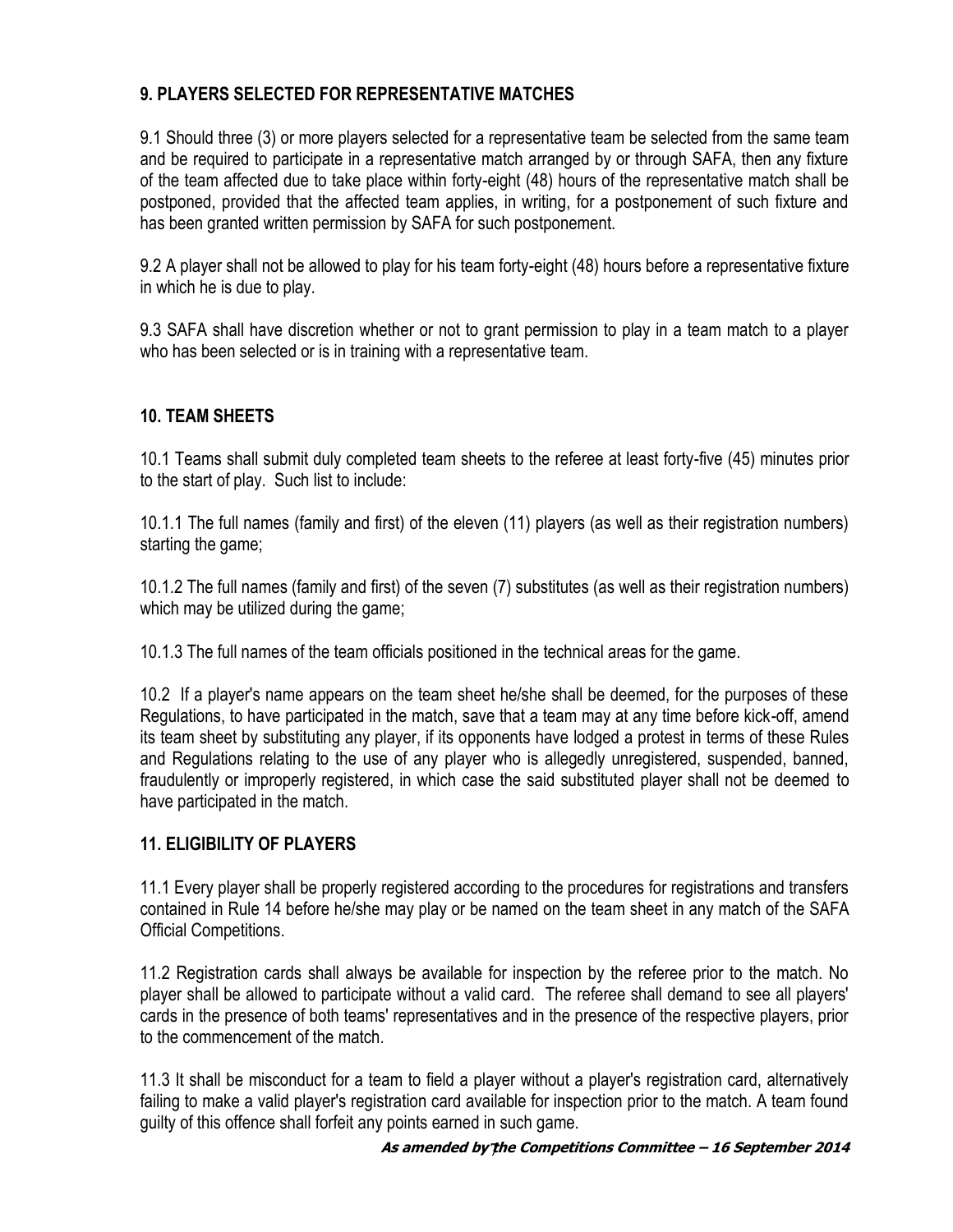11.4 The principle of "no card, no play" shall apply without exception in all SAFA Competitions.

11.5 It shall be an offence to submit any false information when registering a player. The onus shall be on the player's team to reasonably ensure that the information submitted is accurate in every respect, and that all requirements are adhered to. The issuing of a card does not absolve the team of this responsibility.

11.6 It shall be an offence to field an unregistered or improperly registered player. The term "field" shall include the situation where a player is a named substitute but does not actually take the field.

# **12. FOREIGN PLAYERS**

"Foreign Player" is a footballer (male or female) who is neither a South African citizen nor a foreign- born national who acquired permanent residence status in terms of section 25 of the Immigration Act, 2002 ( Act 13 of 2002).

12.1 A foreign player is a player as defined above, and in addition, such foreign player shall not be eligible to represent South Africa in any of its representatives teams, including National level, unless such foreign national has acquired permanent residence status in terms of section 25 of the Immigration Act, 2002, and otherwise complies with the statutes of FIFA in relation to eligibility.

12.2 Any number of players may be registered to participate in a team participating at Local Football Association (LFA) level provided that such a team will not be eligible for promotion to any of the Promotional, Inter-regional, or Provincial or National Leagues or Competitions.

12.3 Teams participating in any of the Regional, Inter-Region/Provincial or National Leagues or Competitions may not register more than (three) 3 foreign players provided these players comply with the Rules for the eligibility of players as prescribed in Rule 11, and this Rule.

12.4 In order to be eligible for registration and participation, foreign players must comply with Rule 11 above, and in addition, produce a valid passport document, and if the foreign player is a refugee, a valid asylum seekers permit as provided for in the Refugee's Act, 130 of 1998, a valid work or study permit, or any permit provided for in sections 11-23 of the Immigration Act 2002, and an international clearance certificate in the event that the foreign player was registered and participated, in a foreign country as a footballer.

12.5 The Foreign Players Rules does not apply in the SAFA Junior Football Leagues.

#### **13. STATUS OF PLAYERS**

13.1 Players affiliated to the SAFA Official Competitions shall only be amateur{unless otherwise as defined by Rules 13.4 here below} players as defined in the provisions relating to the Regulations in the status and transfer of players in the SAFA Constitution and Rules.

13.2 Players who have never received any remuneration other than for the actual expenses incurred during the course of their participation in or for any activity connected with association football shall be regarded as amateurs.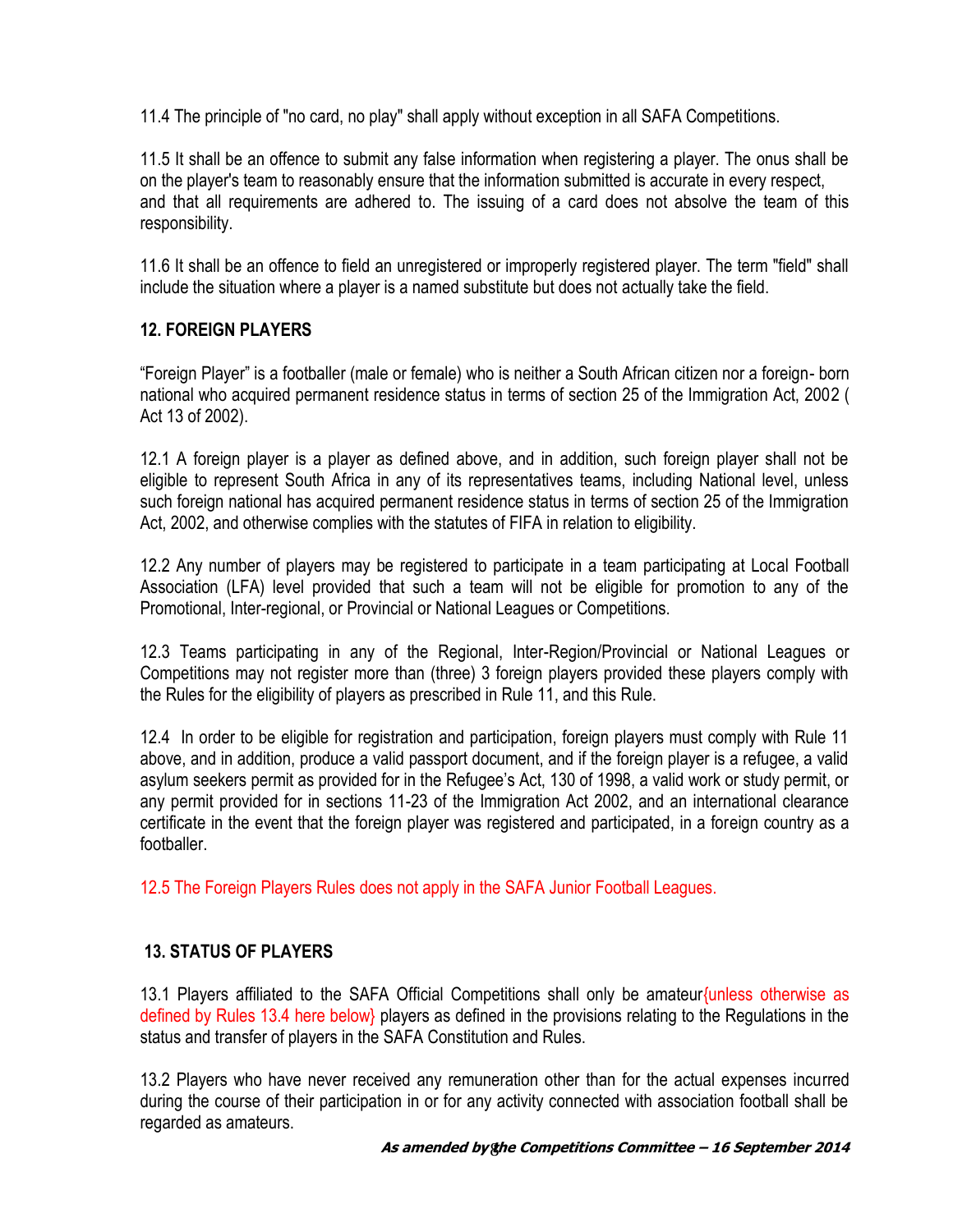13.3 Travel and hotel expenses incurred through involvement in a match and the costs of players' equipment, insurance and training may be reimbursed without jeopardizing a player's amateur status.

13.4 Any player who has ever received remuneration in excess of the amount stated under paragraph 13.3 in respect of participation in or an activity connected with association football shall be regarded as a professional unless he/she has reacquired amateur status.

13.5 The registration of an amateur player shall be valid only for the season in which the registration form is signed where after such a player shall be deemed to be a free agent subject to compliance with 13.6.

13.6 An amateur player's registration shall expire at the end of the season for which he is registered, which for the purposes of this Rule, will be deemed to be the 31st May, or within four (4) days of the team's last match of the season, whichever is the later. After this date, the player shall be free to sign for another team for the following season, after having obtained a clearance certificate from his existing team.

13.7 A player may apply to SAFA, to be declared a free agent within thirty (30) days of any of the following occurring:

13.7.1 His club has ceased to exist as a club falling under the jurisdiction of SAFA;

13.7.2 His club refuses or fails to issue a clearance certificate to which the player is entitled; and

13.7.3 It is in the interest of fairness and equity.

13.8 Any team/club in the semi or professional league that acquires or registers a player from the SAFA Official Competitions will be required to compensate the club/team for the development of such player at a fee to be agreed upon by the parties, guided by the principles of the FIFA development compensation regime.

13.9 Any dispute regarding the status of a player involved in a transfer within the Republic of South Africa shall be settled by the appropriate/relevant SAFA structure in terms of these Rules and the Regulations.

13.10 SAFA shall keep official registers of all players under its jurisdiction.

#### **14. REGISTRATION OF PLAYERS**

14.1 Only a player who is currently registered by SAFA shall be permitted to participate in official matches of the SAFA Official Competitions.

14.2 Players may only be registered during these dates endorsed by SAFA;

- I. for the Men's Football Registration i.e. (September and October) and the Window Period(February);
- II. for the Women's Football Registration i.e. (February and March)and the Window Period(July and August).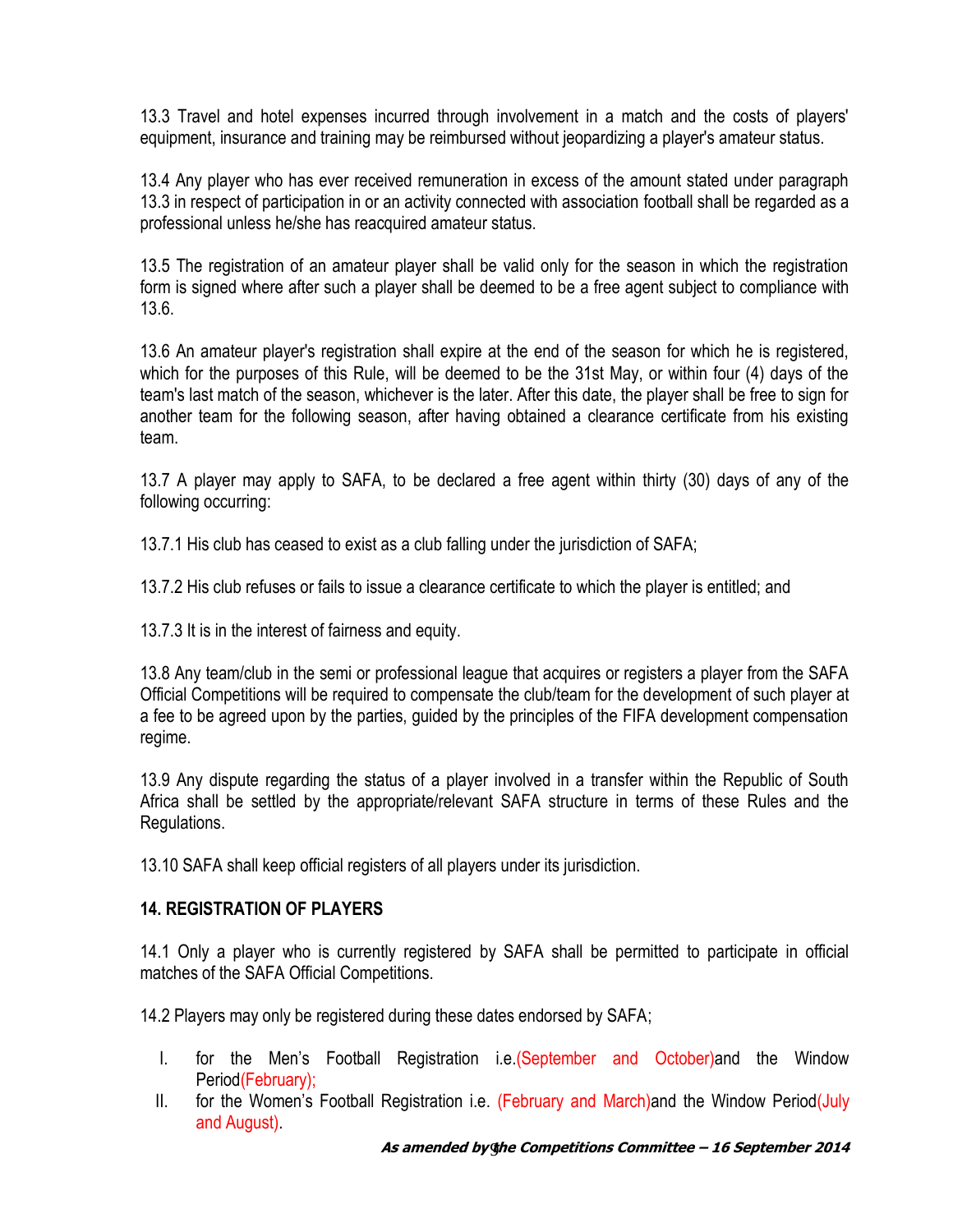#### III. The SAFA Junior Football League shall register players from February to October

14.3 Eligibility to play shall only be granted to a player who fulfils any of the following conditions:

14.3.1 If the player in question has never previously been registered with a team playing under the jurisdiction of SAFA;

14.3.2 If the player in question was not registered with a team playing association football in the preceding season.

14.3.3 If the player in question has been previously registered with the same team under SAFA jurisdiction;

14.3.4 If the player in question is transferred from one team to another team, playing under the jurisdiction of SAFA in accordance with these regulations and holds a valid transfer certificate;

14.3.5 If the player in question is transferred from a club in a foreign national association to a team in the SAFA Official Competitions and SAFA holds a valid international transfer certificate issued by the national association releasing the player.

14.4 The foregoing provisions are subject to the terms applicable under paragraph 15 below and to cases in which temporary eligibility is provided for by the rules of SAFA.

14.5 The following must be submitted when a registration is applied for;

14.5.1 The applicable registration form from the registration book allocated to that team;

14.5.2 An original player's passport or identity document;

14.5.3 The player's transfer certificate/clearance certificate;

14.5.4 A duly completed medical report;

14.5.5 Three recent, colour passport-sized photographs of the player.

14.6 All forms must be submitted within five days of signature of the player.

14.7 Teams may only submit documents for the registration of players to the offices of SAFA during working hours. The registration card will only be issued on the fifth working day after the documents were submitted, i.e. a registration submitted on a Thursday will only be issued on the following Thursday. 14.8 Any contract signed by a club and a player where such exists.

14.9 Each Team shall be allowed to register a maximum of thirty (30) Players per Season per Team i.e. payment for the first twenty two (22) is included in the Entry Fee and the remaining eight (8) must be paid for before being the processed.

#### **15. TRANSFERS OF PLAYERS**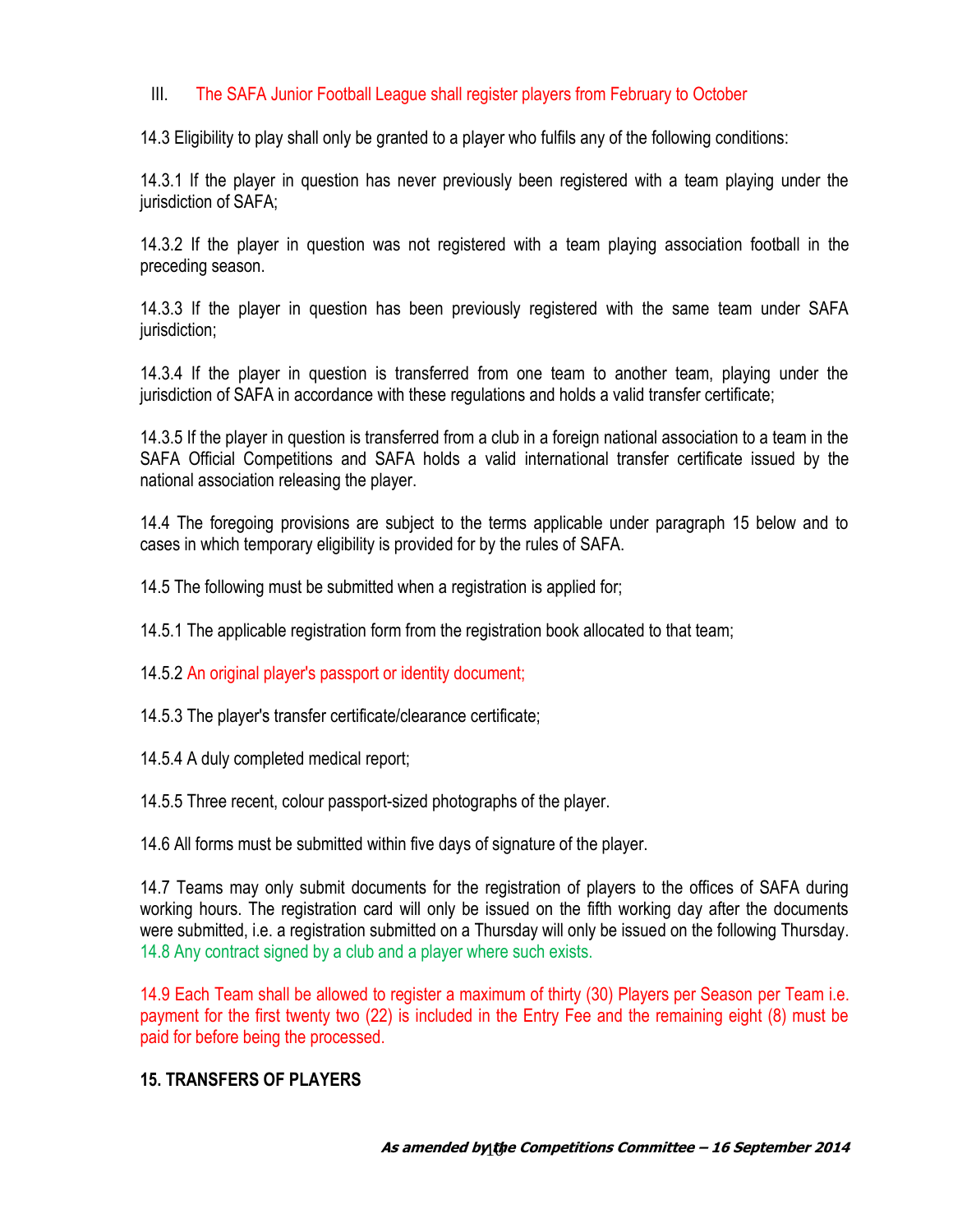15.1 By agreement between Clubs, players may be transferred from one Club to another subject to the provisions of these rules.

15.2 A player shall not:

15.2.1 Play for more than three (3) Clubs or be registered more than twice by the same team in the SAFA League Competitions in a single season;

15.2.2 Revert to the team with which he started the season or the team he may officially have left during the season before a period of thirty (30) days has elapsed.

15.3 The transfer of a player from one Club to another shall be in writing, signed by a designated official of the transferring Club as contained in the records of SAFA.

It shall be necessary for the Club from which he/she is being transferred to provide an official clearance and for the player's new Club to register him officially.

15.4 Should a player be granted a transfer by a Club, and the player accepts the said transfer, in writing, it shall be necessary for the Club to furnish a clearance and for his new Club to register him. (the status of the player must be stated in the clearance letter i.e. amateur or professional)

15.5 Clubs transferring players in terms of these Rules amongst themselves with the consent of the player shall furnish to SAFA and the player a signed clearance confirming that the player in question is in good standing with the Club.

15.6 When a player who is currently registered in any of the SAFA Leagues is being transferred during the middle of the season / Window period, the transferring Club shall immediately surrender the players' registration card upon signing of the transfer certificate. Failure to surrender the card shall be treated as an act of misconduct on the part of the transferring Club.

# **16. INTERNATIONAL TRANSFER CERTIFICATE**

16.1 An amateur player registered with a Club outside South Africa may not be registered with a Club having a team within the SAFA League Competitions unless SAFA has received an international transfer certificate issued by the national association outside South Africa.

16.2 Only SAFA shall be entitled to request an international transfer certificate, after first having been requested to do so in writing by a Club intending to register a foreign player.

16.3 Any clause or reference to any particular team contained in or appended to the international transfer certificate shall be considered null and void.

#### **17. DISPUTE RESOLUTION PROCESSES**

17.1 Subject to the applicable schedule of fees, as approved by the SAFA Congress, there shall be five (5) processes of dispute resolution available to the teams within the SAFA Official Competitions, which are:

**As amended by the Competitions Committee - 16 September 2014** 17.1.1 Protests: - Men and Womens Regional Leagues and SAFA Junior Football Leagues - R 1 000.00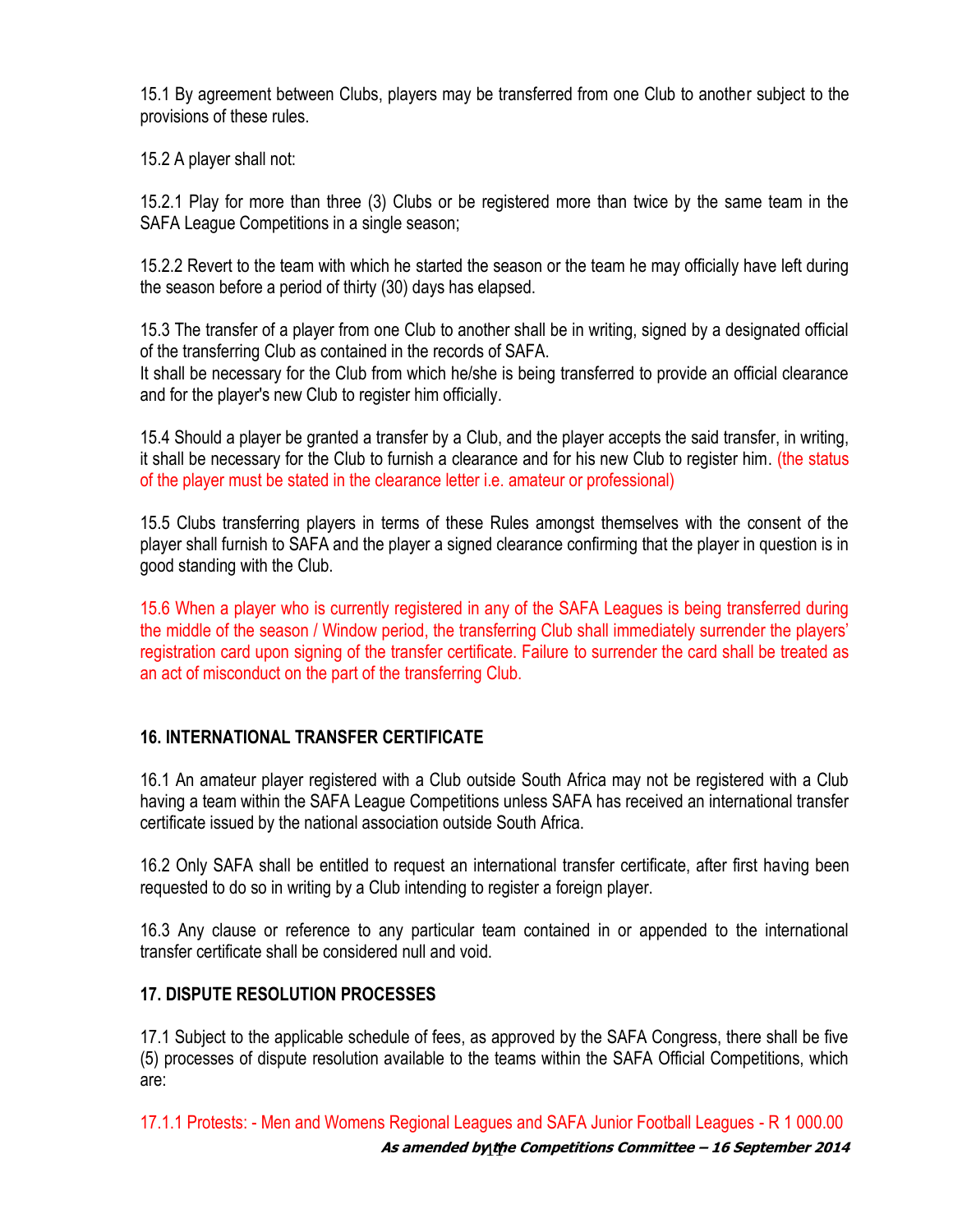| - Men and Womens Provincial Leagues<br>17.1.2 Complaints: - Men and Womens Regional Leagues and SAFA JFL<br>- Men and Womens Provincial Leagues<br>17.1.3 Dispute Resolutions: - Men and Womens Regional Leagues and SJF Leagues<br>- Men and Womens Provincial Leagues |  | $- R 5 000.00$<br>$- R 500.00$<br>$-R$ 2 500.00<br>$-R$ 750.00<br>$-R$ 3 500.00 |                      |                                                                                          |                                             |
|-------------------------------------------------------------------------------------------------------------------------------------------------------------------------------------------------------------------------------------------------------------------------|--|---------------------------------------------------------------------------------|----------------------|------------------------------------------------------------------------------------------|---------------------------------------------|
|                                                                                                                                                                                                                                                                         |  |                                                                                 | 17.1.4 Appeals:      | - Men and Womens Regional Leagues and SJF Leagues<br>- Men and Womens Provincial Leagues | $-R$ 2 500.00<br>$-$ R <sub>10</sub> 000.00 |
|                                                                                                                                                                                                                                                                         |  |                                                                                 | 17.1.5 Arbitrations: | - Men and Womens Regional Leagues and SJF Leagues<br>- Men and Womens Provincial Leagues | $-R$ 5 000.00<br>$- R 20 000.00$            |

17.2 The aforementioned processes are preceded by administrative processes that are monitored and enforced by the Designated SAFA Official(s) and whose decisions in terms thereof are final, which administrative processes are dealt with hereunder.

17.3 SAFA and each of its Members, at Provincial, Regional and Local levels shall appoint a Disciplinary Committee in terms of Document 1, Articles 12.2.4(c)(ii) and 12.5.6 of the SAFA Constitution, read with Document 4, Chapter 5, Rule 3.1 of the SAFA Rules to deal with judicial processes referred to in Rules 17.1.1 and 17.1.2.

17.4 SAFA and each of its Provincial Members shall appoint a Dispute Resolution Committee in terms of Document 1, Articles 12.2.4 (c) (iii) and 12.5.6 of the SAFA Constitution, read with Rule 19 hereof to deal with judicial processes referred to in Rule 17.1.3.

#### **18. PROTESTS**

18.1 Any team directly involved in a game may lodge a protest with SAFA in respect of any game played under the auspices of SAFA, if the protesting club participated in the same game;

18.2 Where the protest relates;

18.2.1 The use of a player reflected on the opposing team sheet who is allegedly unregistered, suspended, banned, fraudulently or improperly registered, the protesting team shall, at any time prior to the kick-off of the match, object in writing on the team sheet to the use of the said player (setting out the reasons for the objection) by furnishing the referee in the presence of the senior assistant referee, with such objection and the objection is counter-signed by the opposing captain, and endorsed by the referee in his report and/or the report of the Match Commissioner; or

18.2.2 Any other contravention of the SAFA Constitution and/or these Rules and Regulations by a team, team official, player or match official (offending party) who participated in the said match,

the exact nature and cause of the protest is furnished in writing to the referee in the presence of the senior assistant referee, and is counter-signed by the opposing captain, immediately prior to the kick-off of the match, or on the field of play at any time before the final whistle.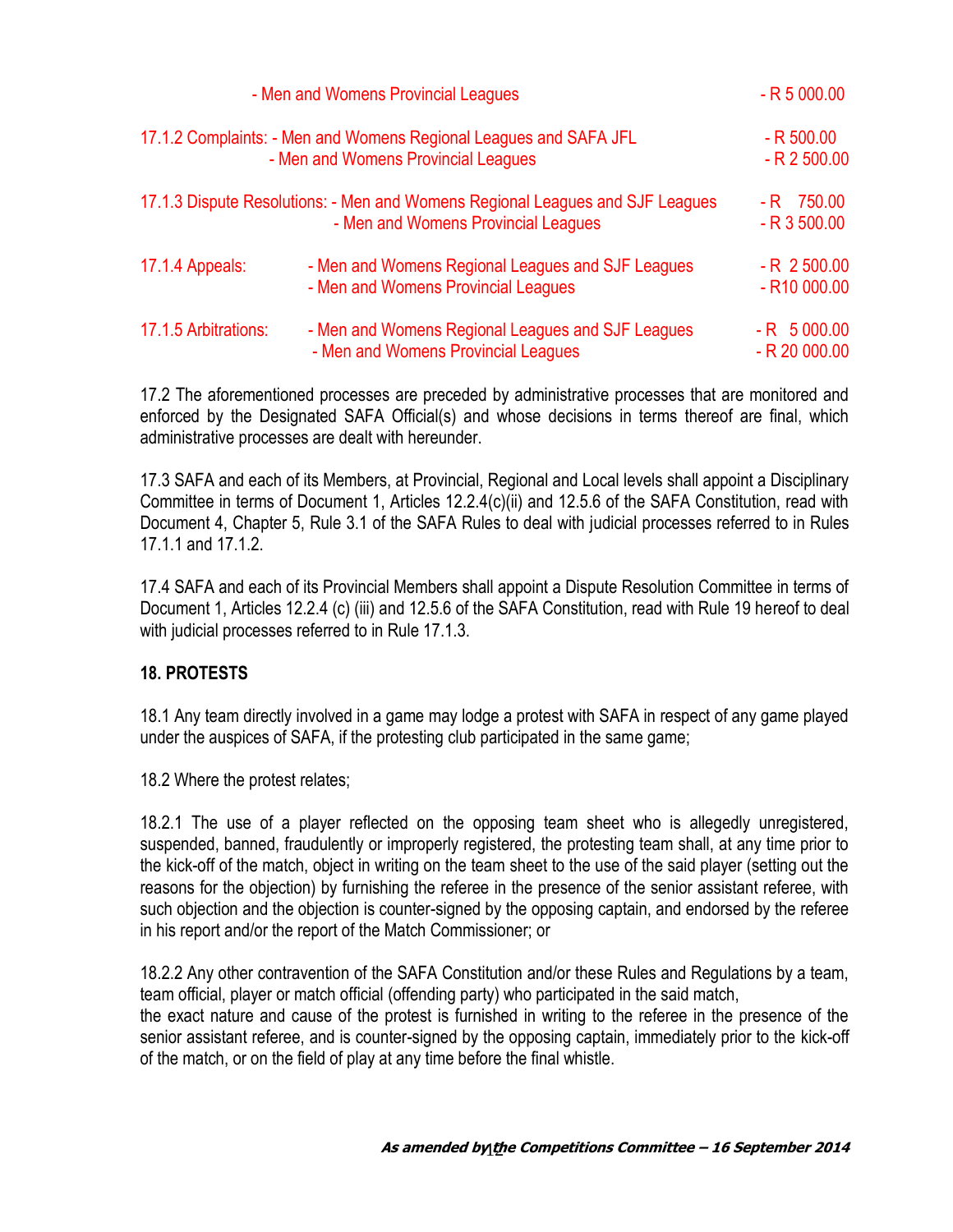18.3 A written protest, accompanied by a protest fee, as determined in the Competition Rules and/or SAFA Schedules, must be lodged with the Designated SAFA offices within 48 (Forty-Eight) hours of working days after the game, which are administrative processes referred to in Rule 17.2 herein. 18.4 The written protest, referred to in 18.3 above, must set out the full facts on which it is based and refer to the Article and/or Rule and Regulation allegedly contravened by the offending party.

18.5 A protest shall not be made against the referee's and/or assistant referee's decision connected with play, such decisions are considered final.

18.6 The onus is on the protesting team to ensure that the provisions of Rule 18.2 above are fully complied with. Should the protest not comply with the said provisions, the protest fee shall be returned to the protesting team. However, should the Disciplinary Committee be of the opinion that the alleged misconduct violates the principle of "fair play", and then it may recommend that the matter be pursued otherwise as a complaint.

18.7 Upon receipt of a protest, the Designated SAFA Official shall:

18.7.1 Call for any further written information and documentation from the protesting team; and

18.7.2 Forward to the offending party the documentation received from the protesting team and advises the offending party, of the nature of the protest and requests such party for a written explanation, but warning such party, that such explanation may be later used in evidence against the said party.

18.8 Upon receipt of the replies asked for, or if no replies are received within five (5) days of the Designated SAFA Official making the requests, the matter shall be referred to the Disciplinary Committee.

18.9 Any charge(s) instituted by SAFA in terms of Rule 18.6 shall be heard by the Designated SAFA Disciplinary Committee in accordance with the Constitution and these Rules and Regulations.

18.10 The protesting team shall have the right to be present at, or give evidence before the Disciplinary Committee hearing the charge(s) against the offending party. SAFA may subpoena the protesting team to give evidence or produce any book, paper or document in the hearing. 18.11 Should the Disciplinary Committee be of the opinion that:

18.11.1 The protest is frivolous or vexatious; or

18.11.2 the evidence placed before it discloses no prima facie evidence of an offence or act of misconduct on the part of the offending party; the protest fee shall be forfeited to SAFA and an order of costs against the protesting team may be made.

#### **19. COMPLAINTS**

19.1 Any team, affiliate, official, player, staff member, or any other person or body in membership of SAFA or its affiliates, inclusive of a club that has not lodged a protest in respect of a game in which it participated, may lodge a complaint with the League, in respect of any act of misconduct/offence allegedly committed.

19.2 The complaint must be lodged in writing within seven (7) days of the incident, and accompanied by a complaint fee, as determined in the Competition Rules and/or SAFA Schedules.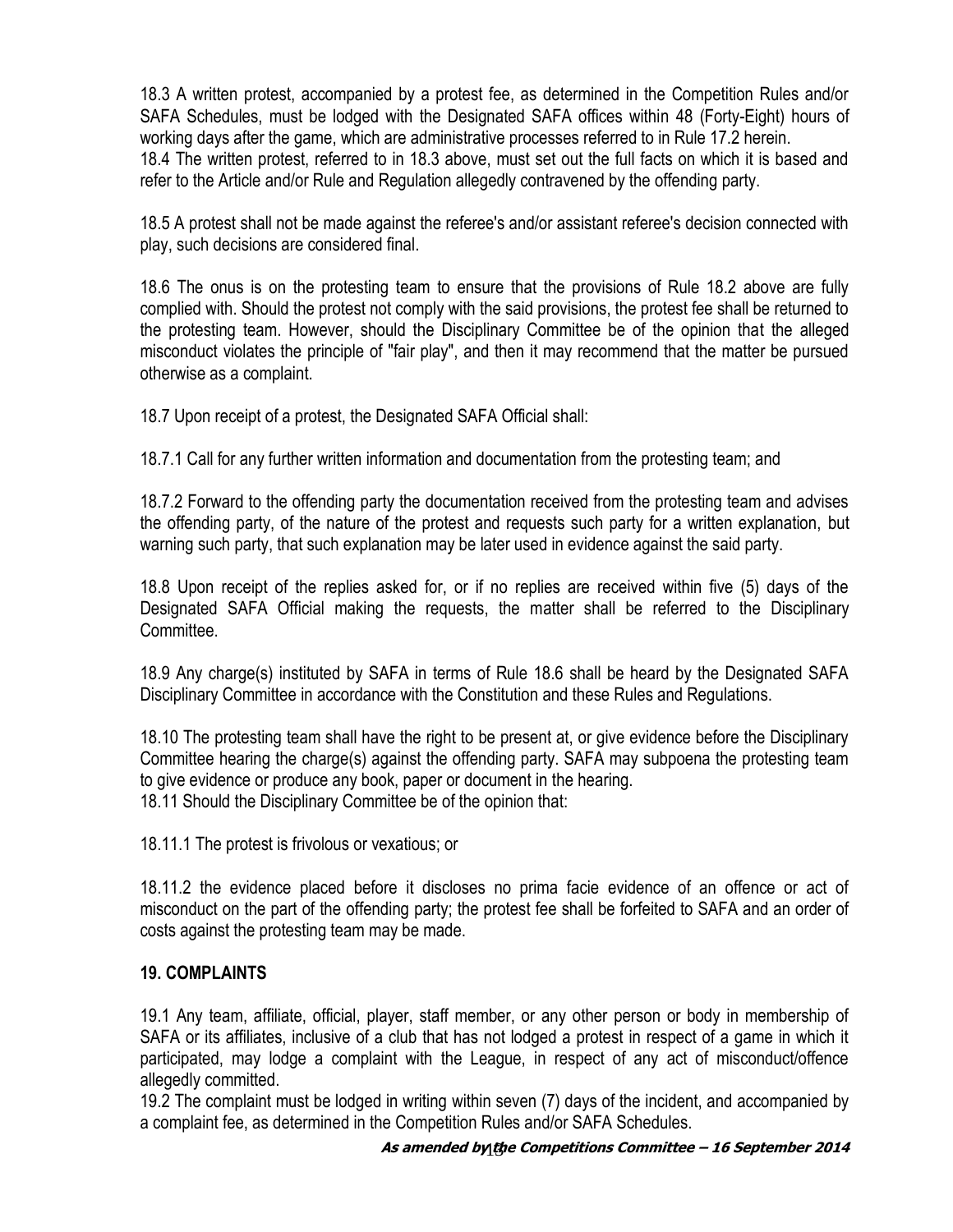19.3 The written complaint must set out the full facts on which it is based and refer to the Article and/or Rule and Regulation allegedly contravened by the offending party.

19.4 The complaint must not be in respect of a protest based on facts substantially similar to a grievance that has been complained of and has been entertained by SAFA and/or the SAFA Disciplinary Committee.

19.5 The complaint must not be made against the referee's and/or assistant referee's decisions connected with play in any game, except if the complaint contains an allegation of corruption.

19.6 The onus is on the complainant to ensure that the provisions of Rules 19.2, 19.3, 19.4 and 19.5 above are complied with. Should the complaint not comply with the said provision, the complaint fee shall be returned to the complainant.

19.7 Upon receipt of a complaint, the Designated SAFA Official shall:

19.7.1 Call for any further written information and documentation from the complainant; and

19.7.2 Forward to the alleged offending party the documentation received from the complainant and advises the alleged offending party of the nature of the complaint and asks such party for a written explanation, but warning such party, that such explanation may be later used in evidence against the said party.

19.8 Upon receipt of the replies asked for, or if no replies be received within 5 (five) days of the Designated SAFA Official making the requests in terms of Rule 19.3 above, the matter shall be referred to the Disciplinary Committee.

19.9 Any charge(s) instituted by SAFA in terms of Rule 19.8 shall be heard by the relevant SAFA Disciplinary Committee in accordance with the SAFA Constitution and these Rules and Regulations.

19.10 The complainant shall have a right to be present at, or give evidence before the Disciplinary Committee hearing the charge(s) against the offending party. SAFA may subpoena the complainant to present or give evidence or produce any book, paper or document at the hearing.

19.11 The hearing of any charge(s) instituted by SAFA in terms of Rule 19.8 shall be heard by the relevant SAFA Disciplinary Committee in accordance with the SAFA Constitution and these Rules and Regulations, except that any sentence imposed by the Disciplinary Committee shall be limited to the following sentences or combination of sentences:

19.11.1 The imposition of a monetary fine not exceeding R20 000, 00 (Twenty Thousand Rand);

19.11.2 The censure of the offending party concerned;

19.11.3 The closure of a ground for a stated period;

19.11.4 Ordering the offending party to pay all expenses of and incidental to the consideration of the matter

19.11.5 Suspension of individual players or officials;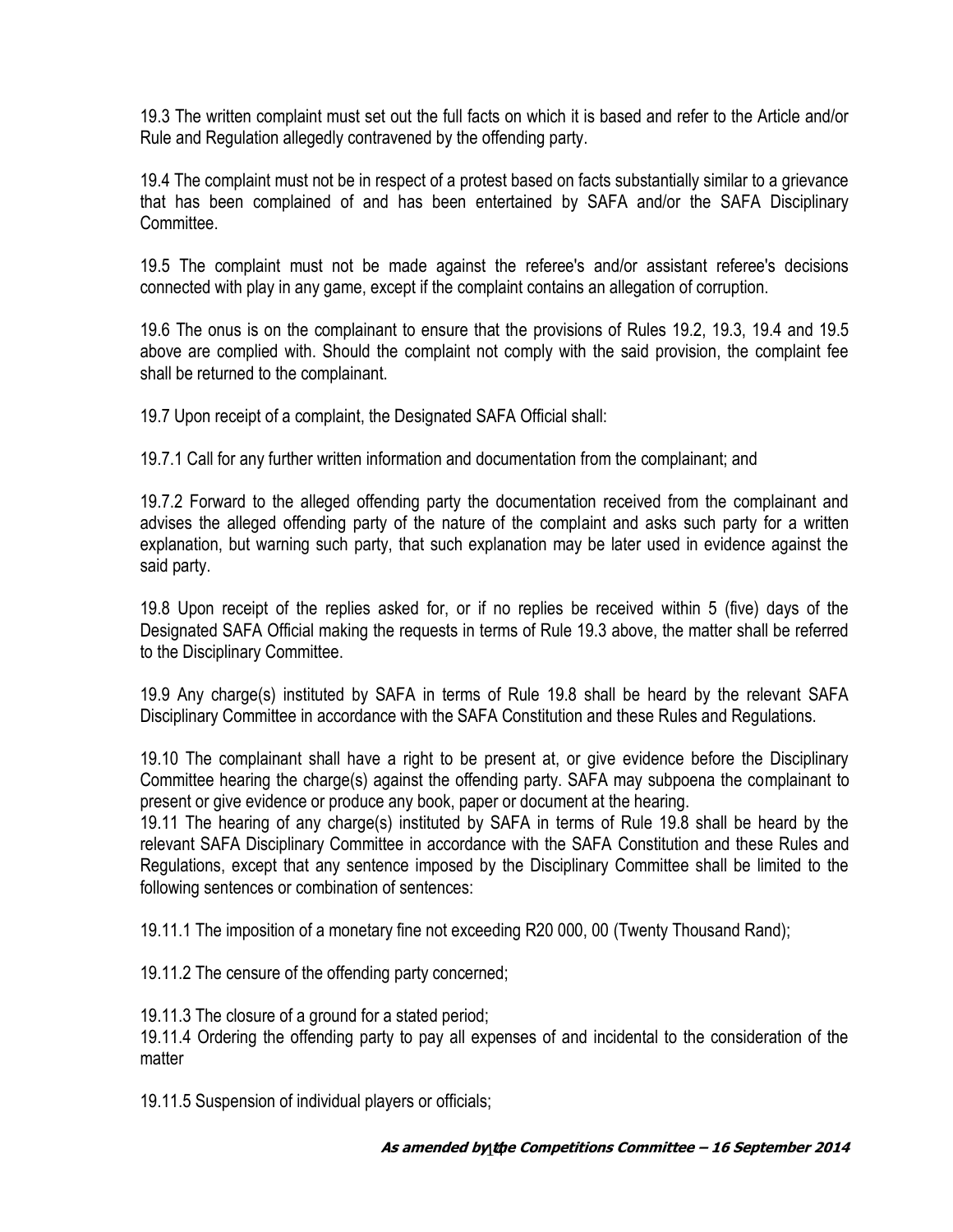19.11.6 Recommend to the Competitions Committee the cancellation/expulsion or suspension of a team from the SAFA League Competitions for any period. In this case, all results involving the expelled team will be expunged from the SAFA League Competitions as if the team had never played any matches;

19.11.7 The barring of the offending party from entering the relevant SAFA League Competition in the following season;

19.11.8 Forfeiture of points without awarding them to the complainant or any other team directly or indirectly affected by the misconduct.

#### **20. DISPUTES**

20.1 Any dispute or difference, not otherwise expressly provided for in the relevant SAFA Constitution or these Rules and Regulations between a club or clubs and any player in respect of the player's registration, transfer or contract of service shall be adjudicated by the relevant SAFA Dispute Resolution Committee.

20.2 A party to the dispute shall lodge with the relevant SAFA Official, a written notice of dispute accompanied by a dispute fee as determined in the Competition Rules and/or SAFA Schedules.

20.3 Thereafter SAFA shall summon all the parties to the dispute, to appear before the relevant SAFA Dispute Resolution Committee.

20.4 In hearing the dispute, the relevant SAFA Dispute Resolution Committee shall adopt such procedures or formalities as it, in its sole discretion deems appropriate, save where otherwise provided in the relevant SAFA Constitution and these Rules and the Regulations.

20.5 Any party to the dispute may appeal against any decision of the relevant SAFA Dispute Resolution Committee. No other person or body shall have the right to appeal against any decision of the relevant SAFA Dispute Resolution Committee taken in terms of this Rule. The appeal shall be lodged in terms of relevant SAFA Rules and the Regulations.

#### **21. DISCIPLINARY COMMITTEE**

21.1 The relevant SAFA Disciplinary Committee shall act in conformity with and apply the provisions of these Rules and Regulations and the relevant SAFA Constitution.

21.2 The relevant SAFA Disciplinary Committee shall have the powers and follow the procedures laid down in these Rules and Regulations, as well as the relevant SAFA Constitution.

21.3 All parties summoned or called as witnesses in a disciplinary matter shall be informed of the time and place of the hearing within 72 hours prior to the hearing, and shall be entitled to be personally present at the hearing, at their own costs, and thereafter, where applicable, claim in terms of the relevant SAFA procedures.

#### **22. PROCEDURE AT ANY HEARING BEFORE THE DISCIPLINARY COMMITTEE**

22.1 The Chief Executive Officer or the Designated SAFA Official, shall have the power to appoint a proforma prosecutor to present the charge to the relevant SAFA Disciplinary Committee and to call evidence and make submissions in support of the charge on behalf of SAFA, in particular to prosecute

#### **As amended by the** 15 **Competitions Committee – 16 September 2014**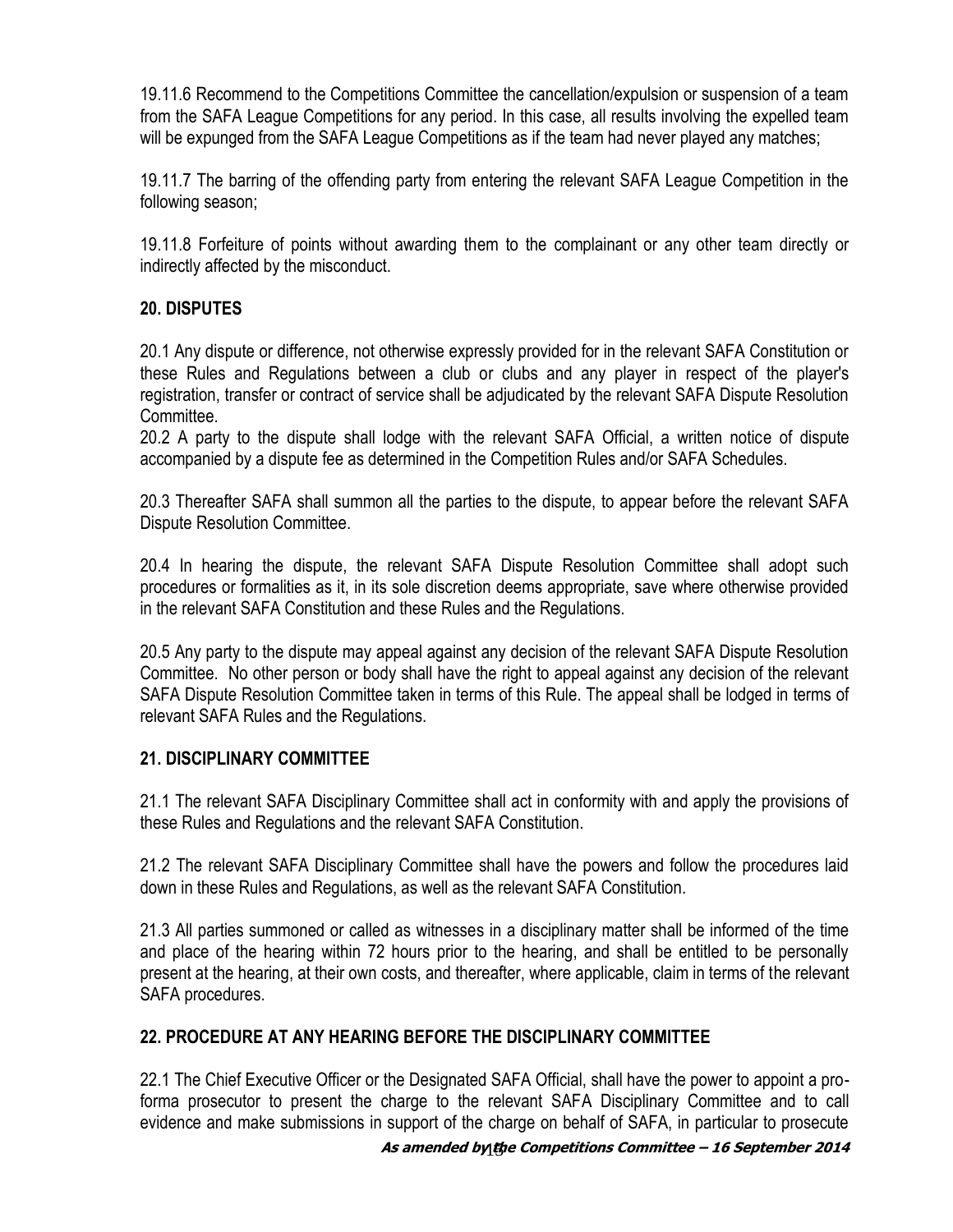all acts of misconduct/offenses at the instance of SAFA, or pursuant to any protest or complaint referred by the Designated SAFA Official, to the Disciplinary Committee.

22.2 All parties, other than SAFA, involved in a disciplinary matter shall be summoned by SAFA and informed of the time and place of the hearing by midday of the third working day prior to the hearing, and shall be entitled to be personally present at the hearing at their own costs.

22.3 In the case where a party has been charged with committing an act of misconduct/offence, such summons shall set out concisely the charge(s) preferred against such party.

22.4 No summonses in respect of any hearing before the relevant SAFA Disciplinary Committee may be regarded as excipiable and in the event of such summons, in the opinion of the relevant SAFA Disciplinary Committee being excipiable, SAFA's representative shall amend such summons orally at the hearing, thus enabling the matter to immediately proceed.

22.5 Should any party have been properly summoned, but fails to be present at the hearing, the relevant Disciplinary Committee shall have the right to continue with the hearing in the absence of such party and have the power to summarily suspend such party until such party appears before it.

22.6 No party summoned or called as a witness to appear before the relevant SAFA Disciplinary Committee shall be entitled to legal representation or other assistance (other than that of a translator), but the Disciplinary Committee will be have the power to consider an application for legal representation in exceptional circumstances. Dispute resolution in football, and misconduct proceedings in particular, are always urgent and any party summoned to appear should attend ready and prepared to proceed it being the intention that each matter will commence and end expeditiously and without delay. In the following instances parties will be entitled to legal representation or other assistance:-

22.6.1 In the case of a team being summoned, the representative is a registered official or player of the club concerned;

22.6.2 In the case of a player or official being summoned or called as a witness, the representativels a registered official or player of the club with whom such player or official is registered; and such person has been so registered with the club for a period of at least 6 (six) months.

22.7 No other party, other than a party summoned or called as a witness to appear before the relevant SAFA Disciplinary Committee, or any SAFA official, shall be entitled to attend a hearing of the relevant SAFA Disciplinary Committee.

22.8 SAFA or the relevant SAFA Disciplinary Committee may, at any stage, subpoena any person or body bound by the SAFA Constitution and these Rules and Regulations, to give evidence or produce any book, paper or document in a hearing before the relevant SAFA Disciplinary Committee.

22.9 SAFA shall furthermore issue a subpoena in terms of Rule 22.8 above, at the request of a party summoned by SAFA, provided a sum of money to cover the costs thereby entailed is deposited with SAFA prior to the issue of such a subpoena.

22.10 A witness subpoenaed to attend a hearing of the relevant SAFA Disciplinary Committee, who fails to attend or remain in attendance at such a hearing until excused by the Disciplinary Committee, shall be guilty of an offence.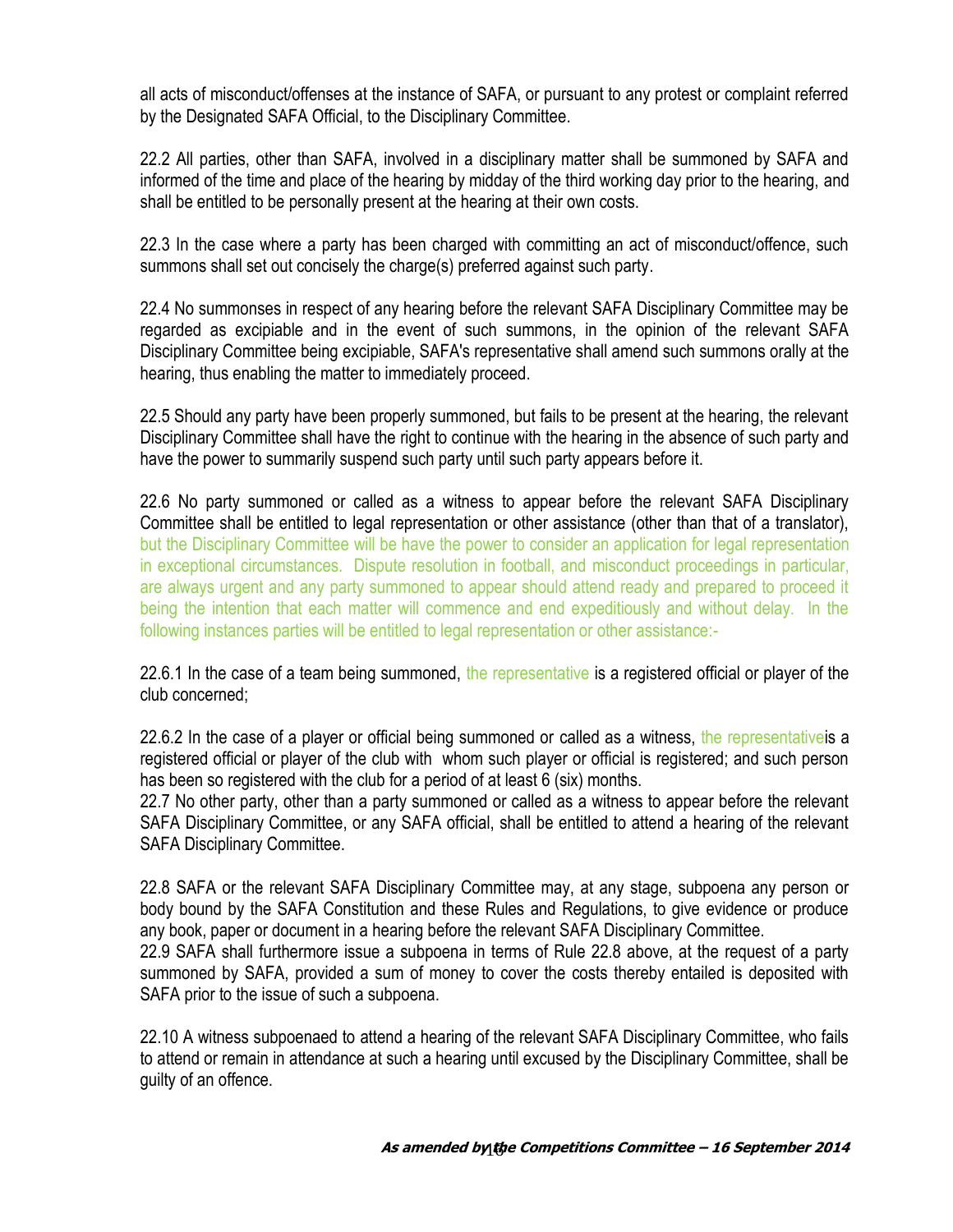22.11 If any witness present at a hearing is required to give evidence at such a hearing, and refuses to answer any question put to him, or refuses or fails to produce any book, paper or document required to be produced by him, the relevant SAFA Disciplinary Committee may in a summary manner, enquire into such refusal or failure, and unless the person refusing or failing has a valid excuse for his refusal or failure, shall sentence such a person to a fine of not more than R5 000,00 (Five Thousand Rand) over and above any other sentence it deems appropriate and provided for in the relevant SAFA Constitution and these Rules and Regulations.

#### **23. HEARINGS BEFORE THE DISCIPLINARY COMMITTEE IN CASES OF ALLEGED MISCONDUCT IN RESPECT OF WHICH THE LEAGUE HAS INSTITUTED A CHARGE**

23.1 The authority to institute and conduct a prosecution before a relevant SAFA Disciplinary Committee in respect of any act of misconduct/offence pursuant to a complaint or at the instance of the Chief Executive Officer or the relevant SAFA Official, shall vest in SAFA.

23.2 The onus of proving the charge shall lie with SAFA, which must prove the charge on a balance of probabilities. In the case of a doping offence, it is incumbent upon the accused to produce the proof necessary to reduce or cancel a sanction. For sanctions to be reduced, the accused must also prove how the prohibited substance entered his/her body.

23.3 The pro-forma prosecutor conducting a prosecution may:

23.3.1 Before the accused pleads to a charge, withdraw that charge, in which event the accused shall not be entitled to a verdict of acquittal in respect of that charge;

23.3.2 At any time after an accused has pleaded to a charge, but before conviction, stop the prosecution in respect of that charge, in which event the relevant SAFA Disciplinary Committee hearing the matter shall acquit the accused in respect of that charge.

23.4 The pro-forma prosecutor shall read out the summons addressed to the accused and the accused shall then be asked by the Chairperson of the relevant SAFA Disciplinary Committee to plead "guilty" or "not guilty" to the charge(s). A plea by the accused that  $t/(s)$  he has already been convicted or acquitted of the offence with which it/(s) he is being charged may be pleaded together with a plea of "not guilty".

23.5 Where the accused pleads "guilty" to the charge/s, the relevant SAFA Disciplinary Committee shall, if satisfied that the accused is guilty of the offence to which it/he has pleaded "guilty", convict the accused on the plea of "guilt". Nothing in this Rule shall prevent the pro-forma prosecutor from presenting evidence on any aspect of the charge, for the purposes of determining an appropriate sentence.

23.6 Where the accused pleads "not guilty", the relevant SAFA Disciplinary Committee may, in its discretion, ask the accused whether he/she wishes to make a statement indicating the basis of its/his/her defense. Where the accused does not make a statement or does so, and it is not clear from the statement to what extent the accused denies or admits the issues raised by the plea, the relevant SAFA Disciplinary Committee may question the accused in order to establish which allegations in the charge are in dispute.

**As amended by the** 17 **Competitions Committee – 16 September 2014** 23.7 The relevant SAFA Disciplinary Committee may in its discretion, put any question to the accused to clarify any matter raised, in terms of Rule 23.6, and shall enquire from the accused whether an allegation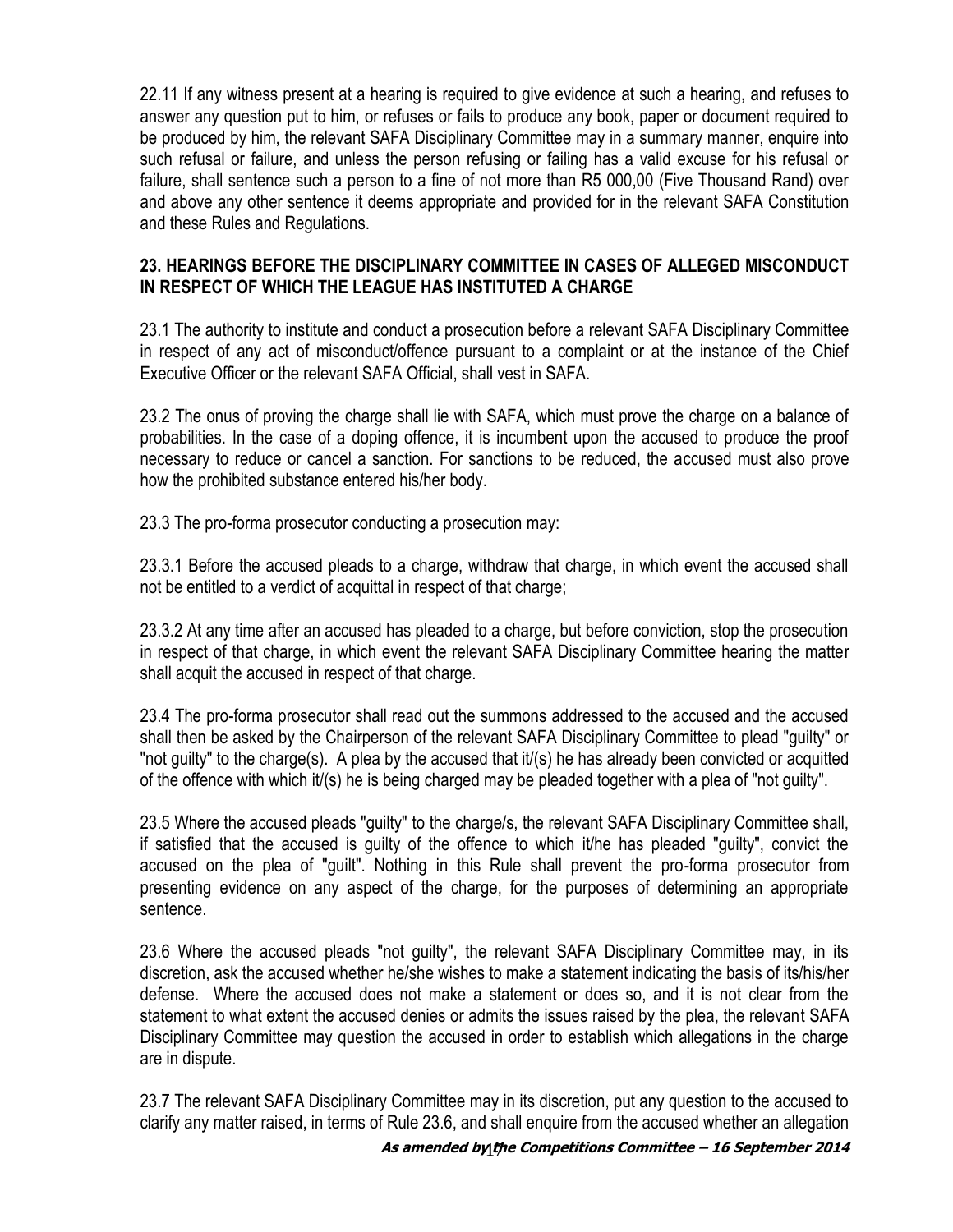which is not placed in issue by the plea of "not guilty" may be recorded as an admission by the accused of that allegation, and if the accused so consents, such admission shall be recorded and shall be sufficient proof of such fact.

23.8 There shall, if applicable, read out the reports of the various match officials. The fact contained in the match officials' reports are presumed to be accurate. However, proof of inaccuracy of the contents of these reports may be provided.

23.9 If there is any discrepancy in the reports from the various match officials and there are no means of resolving the different versions of the facts, the referee's report is considered authoritative regarding incidents that occurred on the field of play and the match commissioner's report is considered authoritative regarding incidents that took place outside the field of play. [DELETE IN ENTIRETY AS CONFUSING FOR TRIBUNALS]

23.10 The pro-forma prosecutor may then call other witnesses in support of the charge(s).

The accused shall have the right to ask/ questions of such other witnesses as he/she has had to ask questions the match officials. The members of the relevant SAFA Disciplinary Committee may also question such other witnesses.

23.11 At the conclusion of such evidence the pro-forma prosecutor's case may be closed.

23.12 The accused may then given evidence on its/his/her own behalf and in such event its/she/ he may be questioned by the pro-forma prosecutor and the relevant SAFA Disciplinary Committee.

23.13 The accused may then call witnesses to who questions may be put by the accused, in which event the pro-forma prosecutor and the relevant SAFA Disciplinary Committee members may question them.

23.14 At the conclusion of such evidence, the accused's case shall be closed.

23.15 The relevant SAFA Disciplinary Committee may, if it deems desirable, or on request by SAFA or the accused, allow further evidence to be led by either the pro-forma prosecutor or the accused, or by both, after their cases are already closed.

23.16 Save where otherwise provided for in the relevant SAFA Constitution / Rules and Regulations, documentary evidence shall be admitted in terms of the "hearsay" evidence rule, below, unless the author thereof is present or the contents are not in dispute.

23.17 "Hearsay" evidence shall not be allowed, and all extraneous matters in the evidence shall be ruled "out of order", save that television and video recordings may be used by any party to the proceedings (although this evidence shall not have affect on any decision of fact taken by the match officials).

23.18 No evidence on any previous misconduct of the accused shall be admitted, unless the accused shall have put his character in issue.

23.19 After the conclusion of the evidence called or produced by the accused, the pro-forma prosecutor and the accused in turn may make closing submissions. The pro-forma prosecutor may reply on any question, which the accused has raised in his address.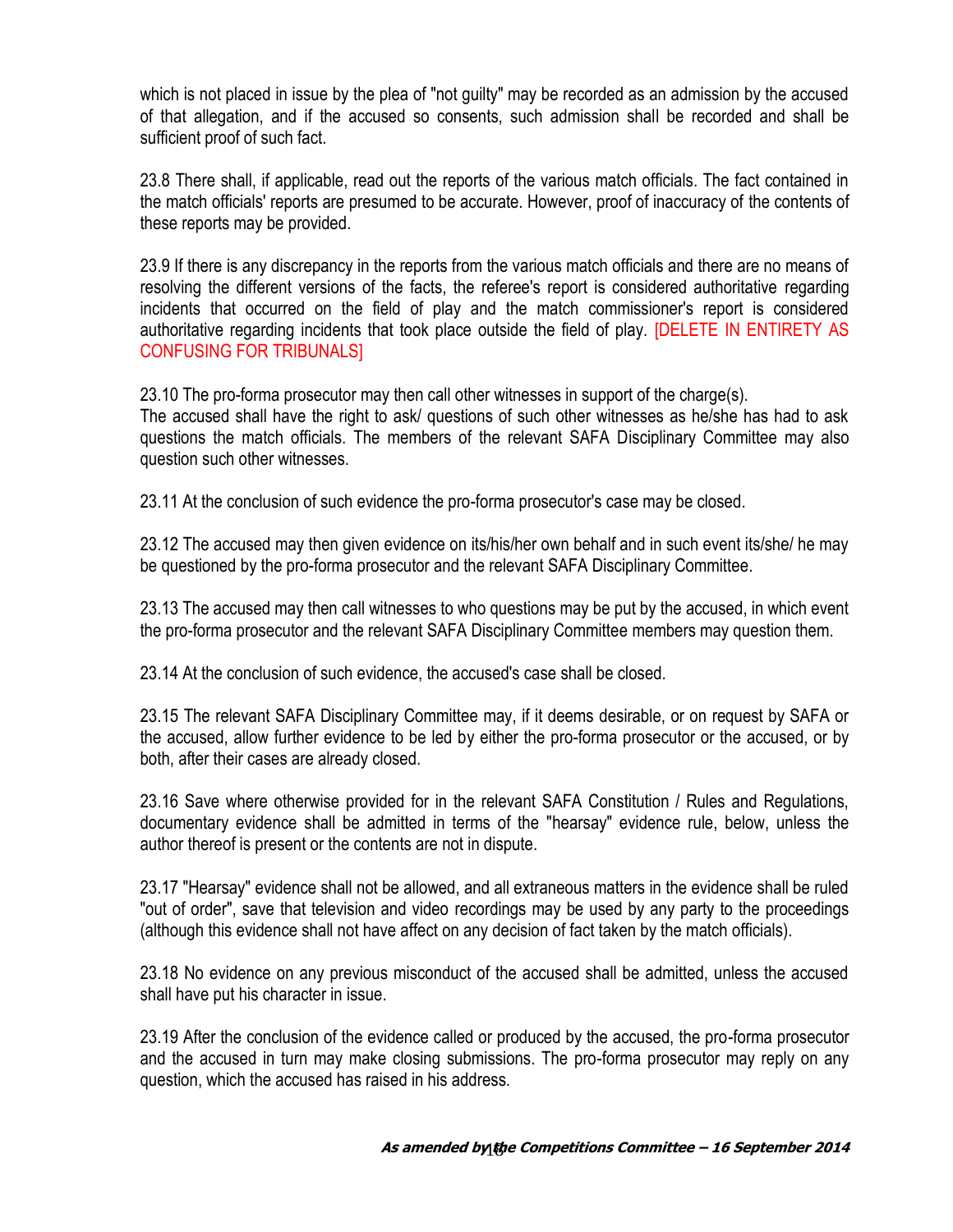23.20 Upon the conclusion of the case, the relevant SAFA Disciplinary Committee shall deliberate thereon in camera.

23.21 Once a decision has been reached, the parties shall be recalled and the Chairperson of the relevant SAFA Disciplinary Committee shall announce the verdict.

23.22 If the accused is found "not guilty", the session will be declared closed.

23.23 If the accused is found "guilty", or the accused has pleaded "guilty", the pro-forma prosecutor shall be entitled to make presentations regarding a suitable sentence to be imposed and the accused shall be entitled to address the relevant SAFA Disciplinary Committee in mitigation of sentence.

23.24 Thereupon, the relevant SAFA Disciplinary Committee shall deliberate in camera upon the sentence to be imposed.

23.25 Once a decision has been reached, the parties shall be recalled and the Chairperson of the relevant SAFA Disciplinary Committee shall announce the sentence.

23.26 Save where the hearing took place pursuant to a complaint, the relevant SAFA Disciplinary Committee shall have the power to sentence the accused to the following sentences or combinations of sentences:

23.26.1 Suspend the person or team from all or any specific football activities, either permanently or for a stated period of time or number of matches;

23.26.2 Impose a monetary fine on the person or team concerned an amount not exceeding R20, 000, 00 (Twenty Thousand Rand);

23.26.3 Censure the person or team concerned;

23.26.4 Order a person or team to pay all expenses of and incidental to the consideration of the matter;

23.26.5 Order a match to be replayed on such conditions as it may determine, or award a match to a team;

23.26.6 Impose a fine of a stated number of league points;

23.26.7 Close a ground for a stated period;

23.26.8 Recommend to the Competitions Committee the expulsion or suspension of a team from the SAFA Official Competitions for any period. In this case, all results involving the expelled team will be expunged from the relevant SAFA Official Competition as if the team had never played any matches;

23.26.9 The barring of the offending party from entering the Competition in the following season;

23.26.10 Rule that a score in a match that was abandoned by the referee be declared the result of the match;

23.26.11 Take any other action as specifically provided for in these Rules and Regulations;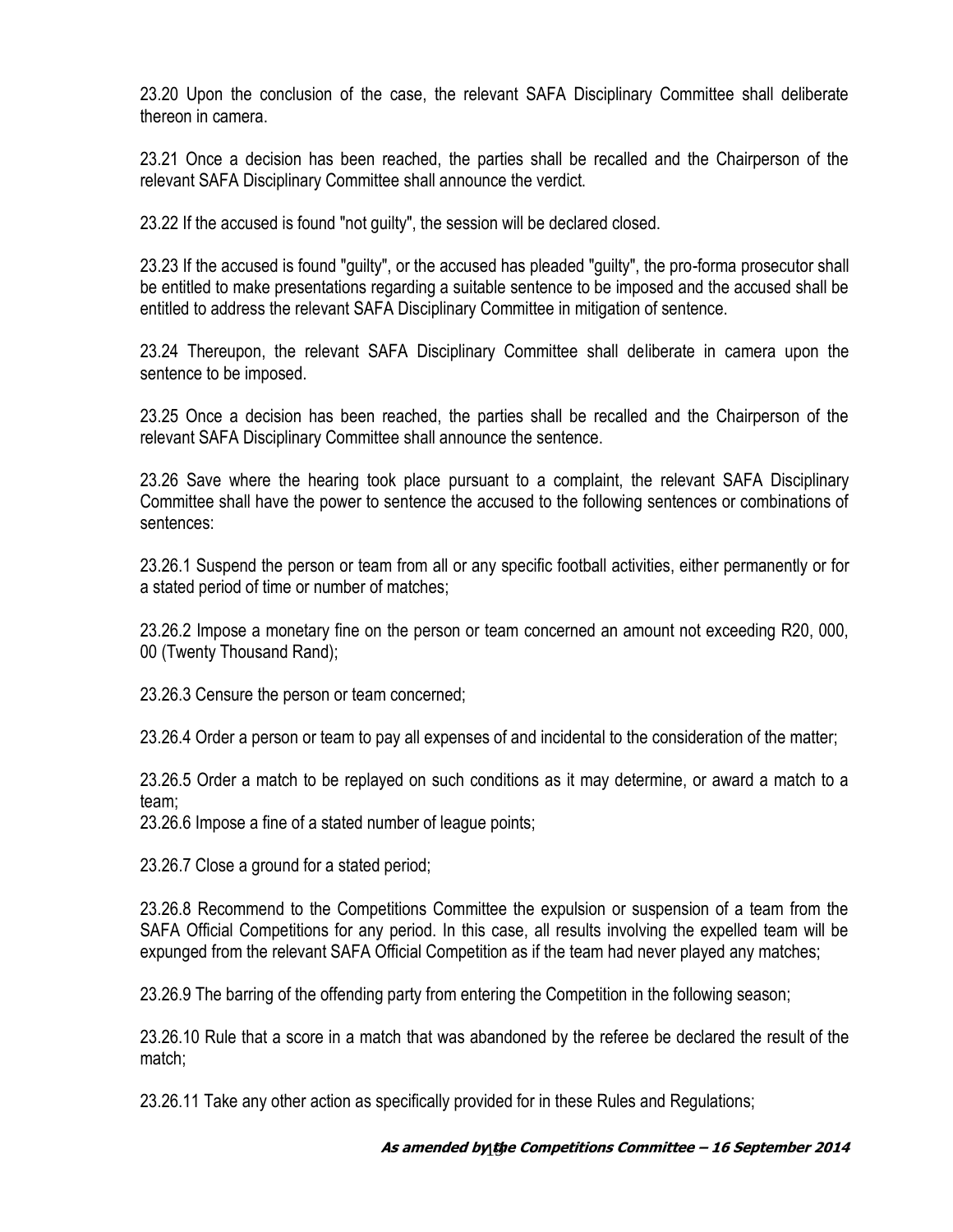23.26.12 Take any other disciplinary action, as the relevant SAFA Disciplinary Committee may deem reasonable and appropriate in the particular circumstances of the matter in question.

23.27 SAFA or an accused party charged with committing an act of misconduct/offence shall have the right to appeal against any decision of the relevant SAFA Disciplinary Committee. No other party shall have the right to appeal against any decision of the relevant SAFA Disciplinary

Committee. The appeal by SAFA or the accused party shall be lodged in terms of the relevant SAFA Constitution and the Rules.

### **24. ACTS OF MISCONDUCT/OFFENCES**

24.1 Without derogating from the generality of what constitutes an act of misconduct/offence, the following are specifically declared to be acts of misconduct/offenses on the part of a player, official, servant or duly authorized (express or implied) representative of a team, official of SAFA, or member of any sub-Committee as the case may be.

24.2 On the part of a team where:

24.2.1 It fails to provide adequate security at its venue:

24.2.1.1 It shall be presumed, unless the contrary is proved, that a club has failed to provide adequate security at its venue where the spectators at such venue, irrespective of their affiliation, committed acts, or were responsible for conduct that is considered improper behaviour.

24.2.1.2 It shall not be a defense to the previously mentioned charge that a larger crowd than anticipated attended or attempted to attend the game;

24.2.2 Its players, officials, servants or duly authorized (express or implied) representatives or supporters directly or indirectly interrupt, obstruct or disturb the normal proceedings of a game before, during or after the match;

24.2.3 Its players, officials, servants or duly authorized (expressed or implied) representatives, for any corrupt, dishonest or unlawful purpose in connection with a game played under the auspices of SAFA, or in connection with the affairs of the SAFA Official Competitions, give, offer or promise, whether directly or indirectly, any inducement, reward or bribe of whatsoever nature, to anybody whatsoever;

24.2.4 Its players, officials, servants or duly authorized (express or implied) representatives accept any inducement, reward or bribe referred to in Rule 24.2.3 above;

24.2.5 It fails to comply with or contravenes any provision of these Rules and Regulations, the relevant SAFA Constitution and Rules, the CAF Statutes and the FIFA Statutes, and as well as the Laws of the Game;

24.2.6 It fields an unregistered, suspended, banned, fraudulently or improperly registered, or in any other way disqualified or prohibited person;

24.2.7 It fails to fulfill a fixture for which a date and a venue have been fixed by SAFA. (See Rule 28)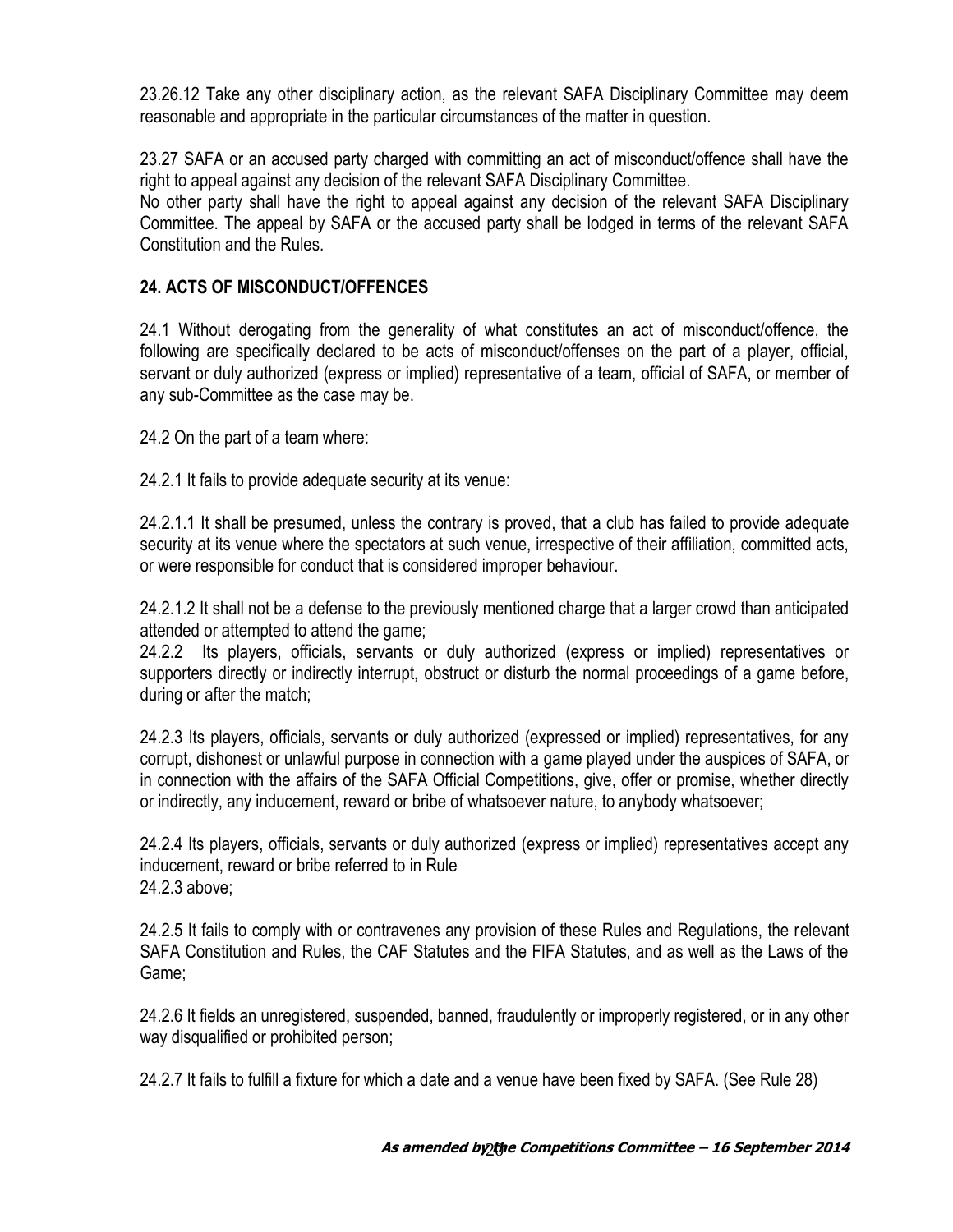24.2.8 It fails to comply with any lawful order or instruction made by the relevant SAFA Disciplinary Committee, an official of SAFA, and/or match officials.

24.2.9 It fails to comply with or contravenes any order, resolution or code of conduct made or passed by the Competitions Committee;

24.2.10 It knowingly furnishes incorrect information of whatsoever nature to SAFA;

24.2.11 Its players, officials, servants or duly authorized (express or implied) representatives or supporters commit an offence in terms of Rule 24.2.12 hereunder;

24.2.12 Its supporters misbehave in any manner whatsoever, inside or outside a ground before, during or after a match, no matter on which ground the match is played. Without derogating from the generality of what constitutes misbehaviour on the part of supporters, the following are specifically declared acts of misbehaviour:

24.2.12.1 Invasion or attempted invasion of the field of play, save for reasons of crowd safety;

24.2.12.2 Causing the abandonment or attempting to cause the abandonment of a match;

24.2.12.3 Throwing or attempting to throw missiles, bottles and other objects, whether potentially harmful or dangerous or not, on to the pitch, or at any person;

24.2.12.4 Fireworks and rockets being let off;

24.2.12.5 Acts of violence or attempted acts of violence against anyone at the game;

24.2.12.6 Failing to conduct themselves in an orderly fashion;

24.2.12.7 Insulting or assaulting players, team officials, match officials or any other person present at the game;

24.2.12.8 Maliciously damaging or attempting to damage any property at the ground;

24.2.12.9 Other acts of unsporting behaviour;

24.2.13 It fails to protect match officials against acts or attempted acts of violence or any other form of abuse before, during or after a match;

24.2.14 Its players refuse to continue a match or abandon the field of play without permission by the referee, or cause the abandonment of a match;

24.2.15 Its officials cause the abandonment of a match;

24.2.16 It fails to immediately report any act of alleged misconduct, within its knowledge, to SAFA;

24.2.17 It incites, permits or assists any person or body in the contravention of the Laws of the Game, the Constitution and these Rules and Regulations, the relevant SAFA Constitution and Rules, the CAF Statutes and the FIFA Statutes, as well as the Laws of the Game;

#### **As amended by the** 21 **Competitions Committee – 16 September 2014**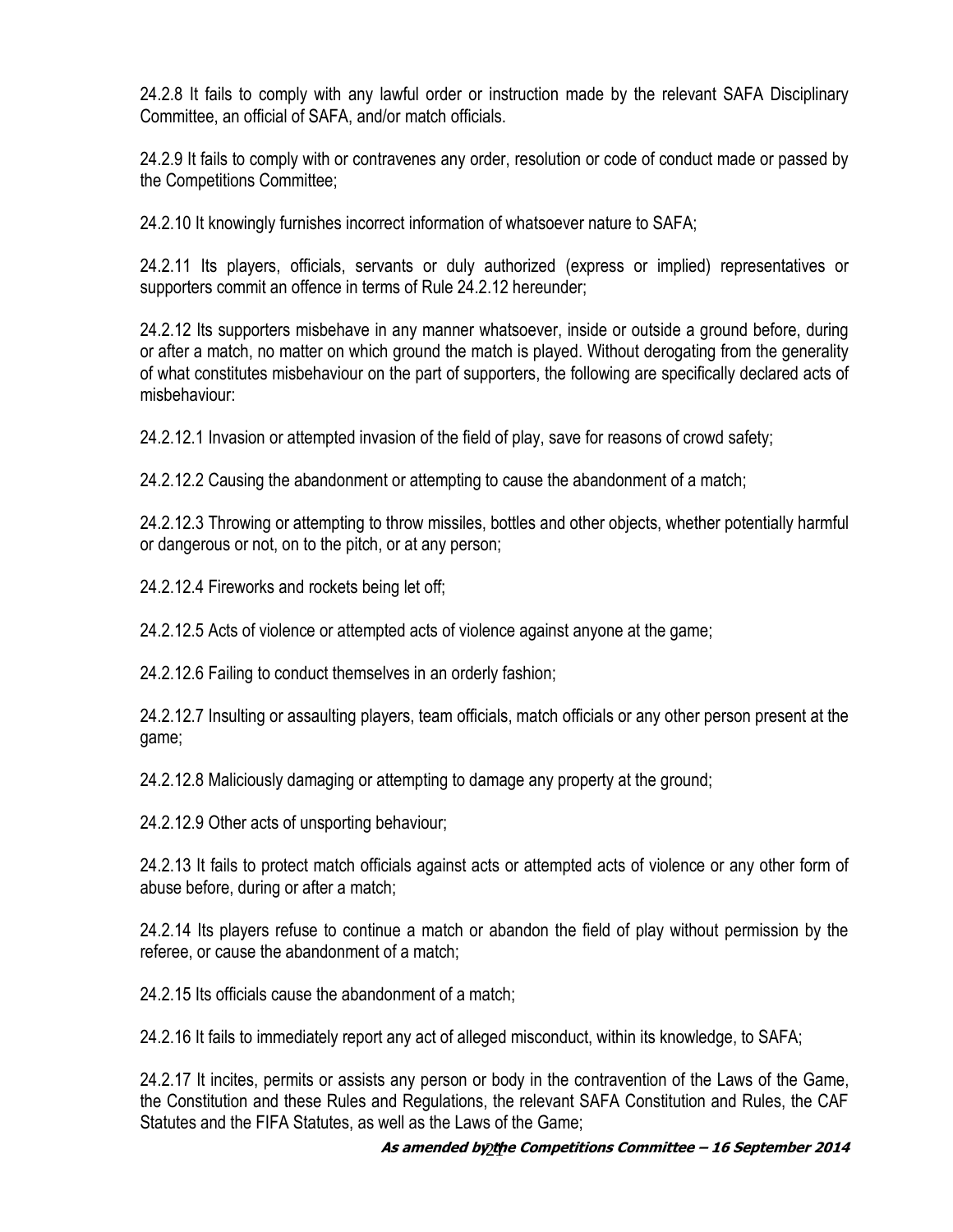24.2.18 It, inclusive of its officials, players, servants or duly authorized (express or implied) representatives, or supporters commits any act or makes any statement, either orally or in writing, or has been responsible for conduct which is considered ungentlemanly, insulting or improper behaviour, or likely to bring the game, sponsors, any member, the SAFA League Competitions, SAFA, CAF or FIFA into disrepute;

24.2.19 It fails to attend a relevant SAFA Disciplinary Committee hearing to which it was summoned or subpoenaed;

24.2.20 Its officials, players, servants or duly authorized (express or implied) representatives assault, threaten, intimidate, coerce, interfere, mislead or insult a match official, player, official of SAFA, public, press or media, or any other person, before, during or after any match.

24.3 Notwithstanding any provision of these Rules and Regulations, where a team is charged with any offence in terms of Rule 24.2.12, or any other offence relating to the misbehaviour of spectators, such a team shall be guilty of such offence if SAFA shows that there was misbehaviour on the part of any spectators at the ground, unless such team satisfies the relevant SAFA Disciplinary Committee that the misbehaving spectators were not its supporters;

24.4 On the part of a player, official, servant or duly authorized (express or implied) representative of a team, official of SAFA, members of any sub-committee as the case may be, who:

24.4.1 Directly or indirectly interrupts, obstructs or disturbs the normal proceedings of a game, before, during or after the match;

24.4.2 For any corrupt, dishonest or unlawful purpose in connection with a game played under the auspices of SAFA, or in connection with the affairs of the Official Competitions, gives, offers or promises, whether directly or indirectly, any inducement, reward or bribe of whatsoever nature, to anybody whomsoever;

24.4.3 Accepts any inducement, reward or bribe referred to in Rule 24.4.2 above;

24.4.4 Fails to comply with or contravenes any provision of the Constitution, and these Rules and Regulations, the relevant SAFA Constitution and Rules of Association, the CAF Statutes and the FIFA Statutes, as well as the Laws of the Game;

24.4.5 Fails to comply with any lawful order or instruction made by the relevant SAFA Disciplinary Committee and/or match officials;

24.4.6 Fails to comply with or contravenes any order, resolution or code of conduct passed by the Competitions Committee;

24.4.7 Fails to attend a relevant SAFA Disciplinary Committee hearing to which (s) he was summoned or subpoenaed;

24.4.8 Knowingly furnishes incorrect information, of whatsoever nature, to SAFA;

24.4.9 Assaults, threatens, intimidates, coerces, interferes, misleads or insults a match official, player, official of SAFA, public, press or media, or any other person, before, during or after any match;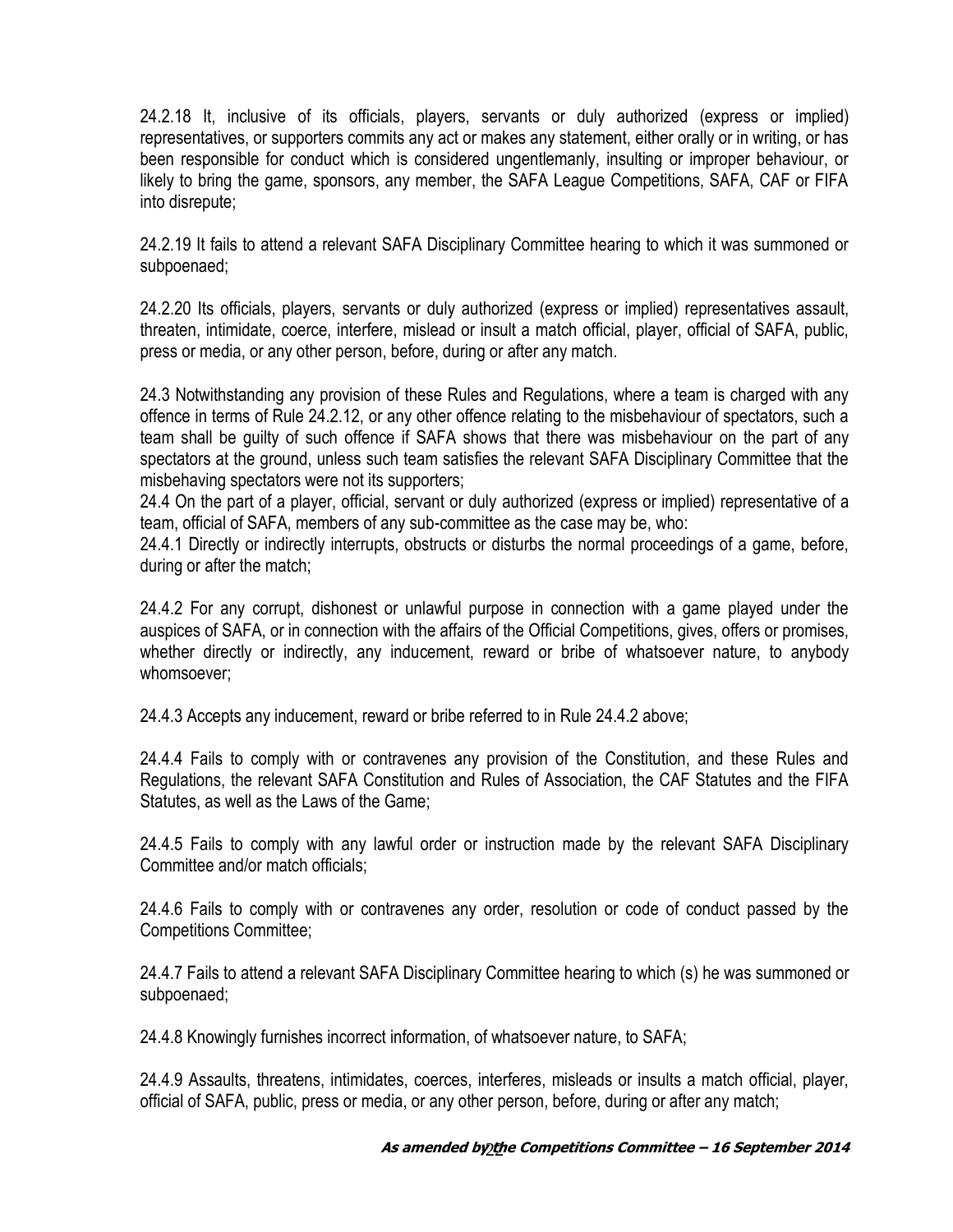24.4.10 Engages in any conduct causing a situation dangerous to the public safety, before, during or after a match;

24.4.11 Fails to protect match officials against acts or attempted acts of violence or any other form of abuse before, during or after a match;

24.4.12 Fails to immediately report any act of alleged misconduct within its/his/her knowledge, to SAFA;

24.4.13 Permits or assists any person or body in the contravention of the Laws of the game, the relevant SAFA Constitution and these Rules and Regulations, the CAF Statutes and the FIFA Statutes;

24.4.14 Uses obscene or other objectionable language in connection with the affairs of the SAFA League Competitions;

24.4.15 Is employed directly or indirectly by the media, which shall include employment by a newspaper, television or radio station, or contributes items or information to any newspaper, television or radio station, without the prior written approval of the Chairperson of the Competitions Committee, which permission shall not be unreasonably withheld;

24.4.16 Commits any act or makes any statement, either orally or in writing, or has been responsible for conduct which is considered ungentlemanly, insulting or improper behaviour, or likely to bring the game, sponsors, any member, the SAFA Official Competitions, SAFA, CAF or FIFA into disrepute.

24.5 On the part of any player, where (s) he refuses to continue a match, or abandons the field of play without permission by the referee, or causes the abandonment of a match.

24.6 On the part of an official, where the said official causes the abandonment of a match.

24.7 Any team or person who has been found guilty of committing an offence by the relevant SAFA Disciplinary Committee shall be liable to such penalties or combination of penalties as the relevant SAFA Disciplinary Committee may impose in terms of the relevant SAFA Constitution and these Rules and the Regulations.

24.8 Any club, player, official, servant or duly authorized (express or implied) representative of a team, member of the SAFA Competitions Committee or of a sub-committee who:

24.8.1 Attempts to commit any offence in terms of the relevant SAFA Constitution and these Rules and the Regulations shall be guilty of an offence and shall be liable, on conviction, to the same penalties as are competent for a contravention of the Constitution or Rules;

24.8.2 Is convicted of any criminal offence in relation to all matters and questions relating to football in the Republic of South Africa, shall be deemed to have committed an offence in terms of the relevant SAFA

Constitution and these Rules and Regulations and, after a hearing, shall be liable to such penalties as the relevant SAFA Disciplinary Committee may impose. In this regard, in any disciplinary hearing, a certified copy of the judgment of the convicting court shall be proof of such conviction.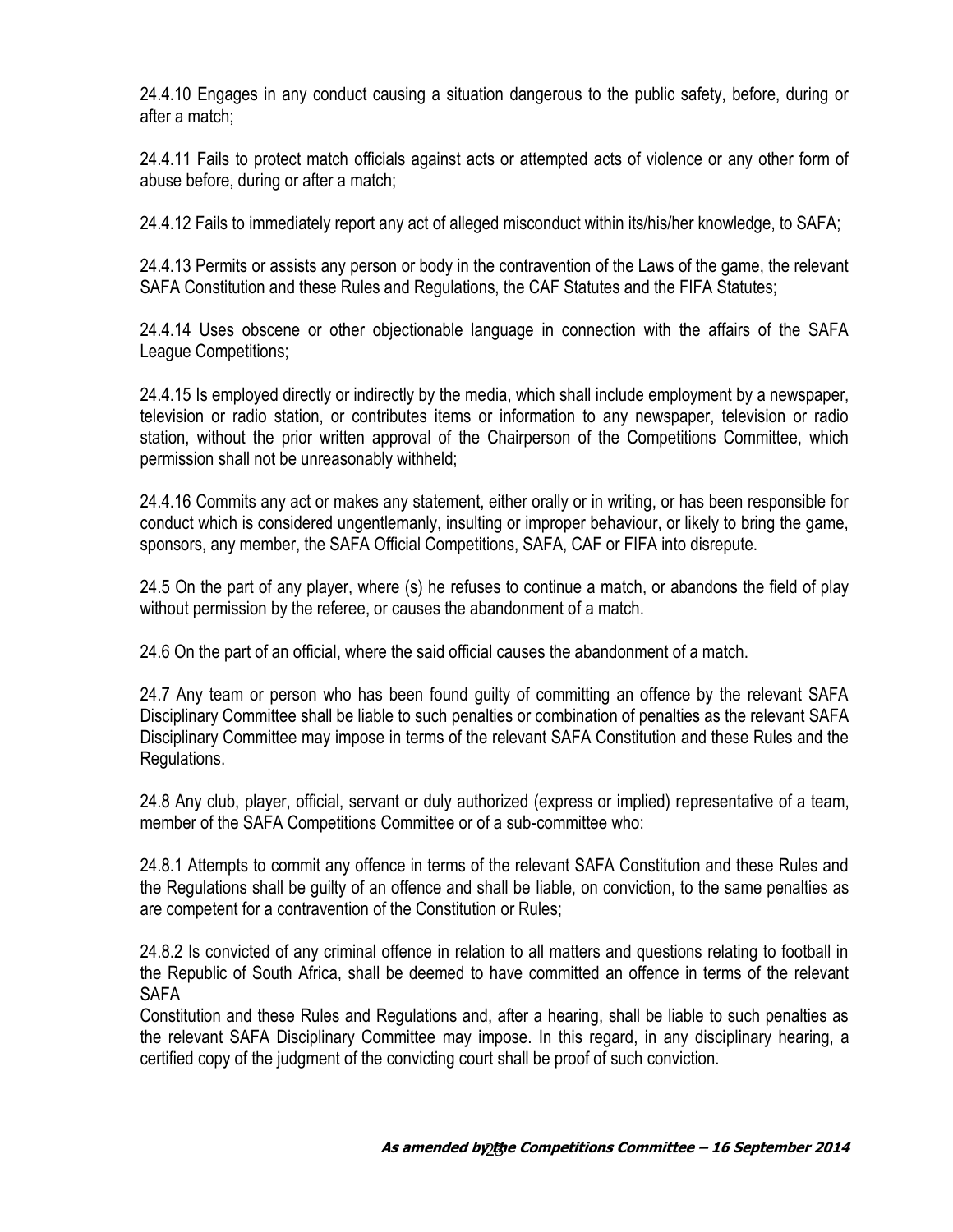24.9 Officials, players, servants, or duly authorized (express or implied) representatives of a team may attend matches under the auspices of SAFA, only on condition that they observe the relevant SAFA Constitution, Rules and the Regulations and Laws of the Game.

24.10 Where any statement made by an official, player of a team which is considered ungentlemanly or improper and/or is likely to bring SAFA, its sponsors, or any other member into disrepute, is reported in the press or media, the relevant SAFA Official shall notify the said official or player of the said reported statement and enquire from the said player or official whether (s)he denies or admits having made the said statement, to which the said person shall reply within 5 (five) days of receiving the said notification. Failure to respond shall entitle the relevant SAFA Official, or his representative, to invoke Regulation 38.1.

24.11.1 Where such a person admits the said statement, disciplinary action may be taken by SAFA.

24.11.2 Where such a person denies having made the said statement, the said person shall:

24.11.2.1 Furnish the SAFA with an affidavit, denying having made that statement within 5 (five) days of receiving notification from the relevant SAFA Official; and

24.11.2.2 Publicly deny and refute such statement at a press conference called by SAFA on a date stipulated by SAFA.

24.11.3 Where such a person fails to reply to the notification by the relevant SAFA Official, or having denied making the statement, fails to comply with Rule 24.10.2 above, the said statement shall be irrefutably presumed to have been made by such person, and correctly reported by the press or media, and SAFA may institute disciplinary action against the person concerned.

24.11.3.1 It shall not be a defense against any charge instituted by SAFA, to show that the statements were true and in the public interest unless the statement was based on a grievance by the person concerned which was raised and discussed at a SAFA Competitions Committee meeting, or at any other appropriate forum of SAFA, prior to the statement having been made to the press or media.

# **25. APPEALS**

25.1 Save where the right of appeal is restricted in terms of the relevant SAFA Constitution and these Rules and Regulations, any party directly affected by any decision made or penalties imposed by the relevant Disciplinary Committee, employee or official of SAFA and any SAFA Committee shall have the right to appeal to a relevant Appeals Committee constituted by SAFA in terms of its Constitution and Rules. Such appeal shall be heard in accordance with the Constitution and Rules of SAFA.

25.2 The notice of such appeal inclusive of the reasons for such appeal, shall be accompanied by an appeal fee, as determined in the Competition Rules and/or SAFA Schedules, shall be delivered to the relevant SAFA Official, as per Rule 7 of the SAFA Constitution.

25.3 Further relief may be obtained by arbitration, in terms of the SAFA Constitution and Rules and Regulations; and

25.4 Should the implementation of various levels of relief give rise to a situation where the progress of the Competition is deemed likely to be seriously affected then the Competitions Committee shall have the power to order that the Competition proceed. In such a case,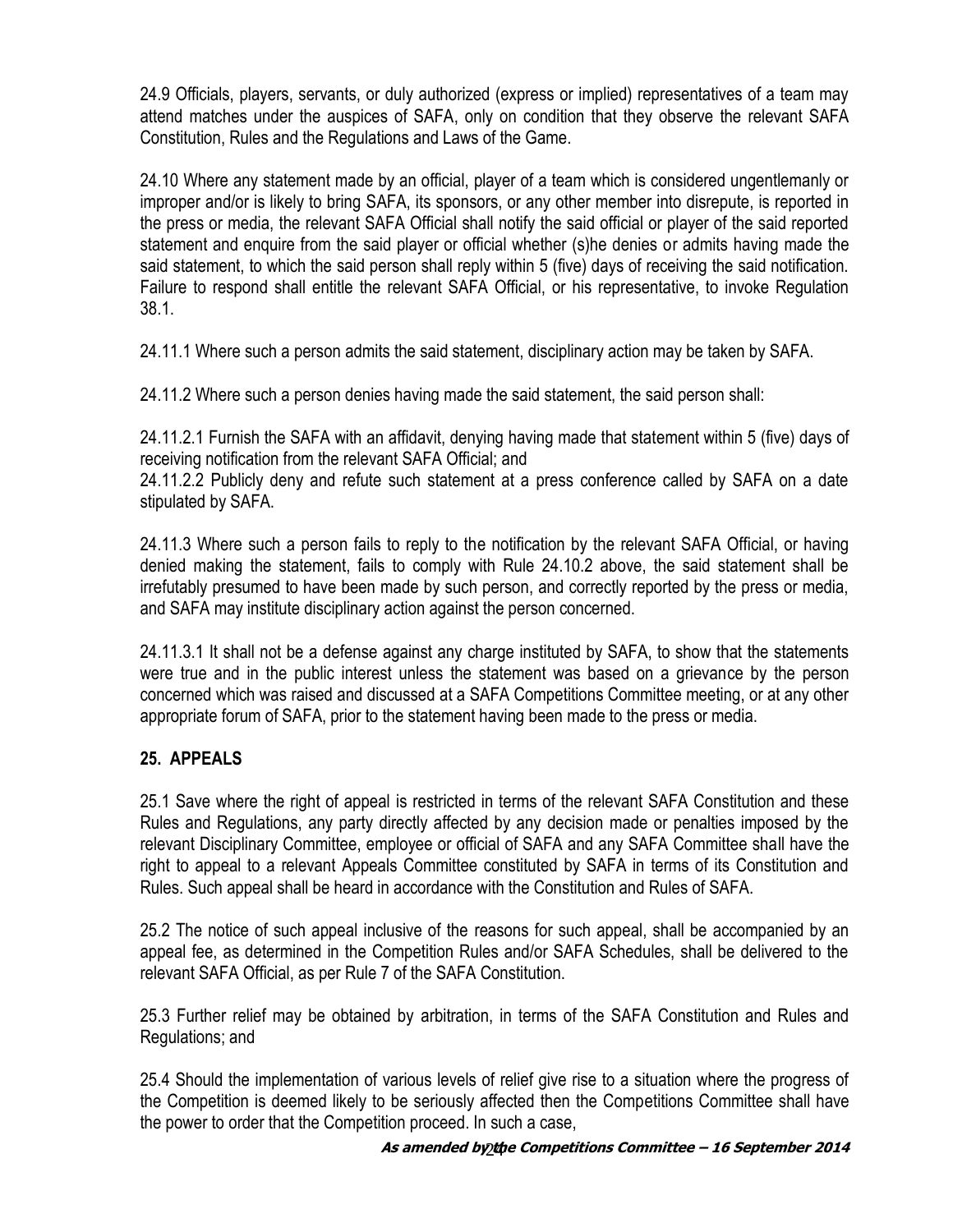the outcome of the disciplinary matter and any ruling or punishment arising there from shall be limited to a finding that does not unduly affect the progress or satisfactory completion of the Competition. This power shall only be exercised in extreme cases where the SAFA Official Competitions are likely to be brought into disrepute by the prolonging of appeal measures.

25.5 All disputes with the decisions of the Appeal Board shall be submitted to a Designated SAFA Official for arbitration within seventy-two (72) hours of the decision being known to the parties in writing, in accordance with Document 4, Chapter 5, clause 8 of the SAFA Constitution.

## **26. SENDING OFF**

26.1 Any player "red carded" (sent off the field of play by the referee) is automatically suspended from participation for the next two (2) games to be played in any official Competition under the auspices of SAFA.

26.2 Any club official "ordered off" the confines of the field of play, including the technical area, by the referee, is automatically suspended from the confines of the field of play, including the technical area, for the next three games to be played in any official Competition under the auspices of SAFA.

26.3 Any period of suspension or part thereof that remains outstanding at the end of a season must be served at the commencement of the following season.

26.4 SAFA shall keep records of all players and club officials "red carded" and "ordered off", respectively, but SAFA shall not be obliged to advise the player's team or official's team, the player or the team official of any "red cards" or "ordering off" offences received by the player or team official, respectively, or to advise the player's team or team official's team, the player or team official of the automatic suspension or the period of suspension set out above, the onus being on the player's team or official's team, the player and team official to keep their own accurate records of "red card" and "ordered off" offences and to ensure that the player or team official immediately serves the periods of suspension set out above.

26.5 For the purposes of this Rule, "Official Competition" shall mean SAFA Official Competitions' fixtures as well as relevant Play-offs inclusive of National, Provincial and Regional Representative games.

# **27. CAUTIONS**

27.1 Once a player has received four (4) cautions ("yellow cards") he is automatically suspended for the next 2 (two) matches to be played in any official Competition under the auspices of SAFA, except during the Play-offs or representative games.

27.2 SAFA shall keep records of all players cautioned, but SAFA shall not be obliged to advise the player's team or the player of any cautions received by the player, or to advise the player's team or the player of the automatic suspension, or the period of suspension set out above, the onus being on the player's team and the player to keep their own accurate records of cautions received, and to ensure that the player immediately serves the periods of suspension set out above.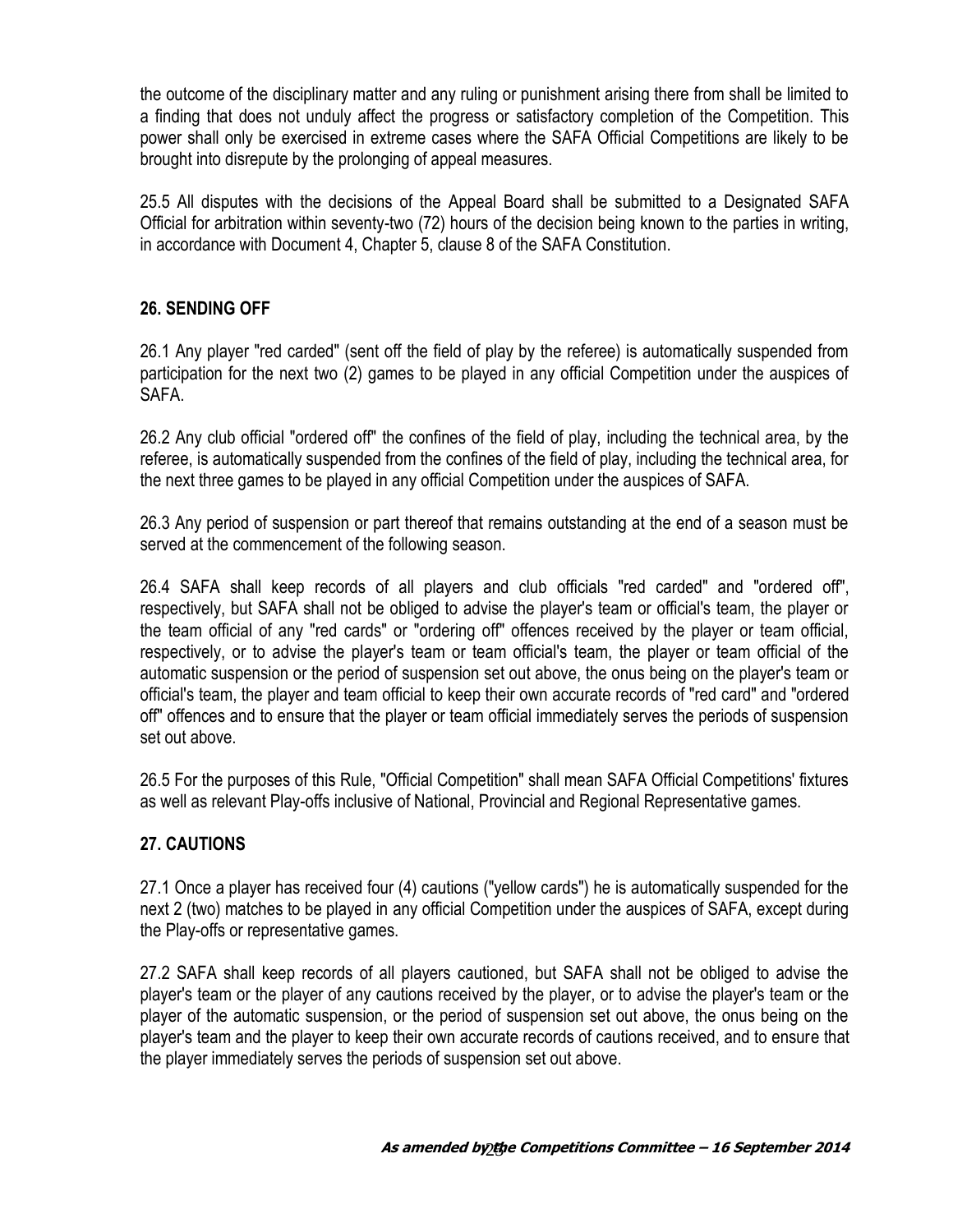27.3 Any period of suspension or part thereof, which remains outstanding at the end of a season, must be served at the commencement of the next following season. Any cautions accumulated during a season shall not be carried to the next following season.

# **28. TEAMS ARRIVING LATE**

28.1 It shall be an offence for a team not to be present in/at the change-rooms at the match venue by at least sixty minutes before the scheduled kick-off time, and for the team and each of its Players to be available at least thirty minutes before kick-off forinspection of the Players Cards, or for the team not to have taken the field at least five minutes prior to the kick-off time.

28.2 No grace period will be allowed for teams arriving late. Referees shall not change the rule except where the kick-off is delayed by a game in progress, sanctioned by SAFA, and the relevant SAFA office is aware of.

28.3 Where a match is not played because of the late or non-arrival of a team, the offending club shall forfeit the match points and may be charged with misconduct. In this regard it is recorded that impossibility of performance as the result of a vehicle breakdown, or that the offending team were unable to locate the match venue, shall not be a defense to this charge. The offending team shall forfeit the match points and may be charged for bringing the relevant SAFA League Competition, SAFA and Sponsors into disrepute.

28.4 The report of the referee shall constitute conclusive proof of misconduct, contemplated in Rule

24.2.6 hereof, in the absence of a report from a team conceding a walk-over, contemplated in Rule 28.6 below. For the first offence in a season the powers of the Disciplinary Committee are delegated to a Designation SAFA Official to effect a sanction of awarding the match and two (2) goals to the opposing team and furnish the Disciplinary Committee with a record of his/her decision and sanction.

28.5 A team conceding three (3) walkovers in a League with a stream with ten (10) or more teams and or a team conceding two (2) walkovers in a League with a stream with eight (8) / nine (9) more teams in a season will have its participation terminated from SAFA, subject to the prescribed disciplinary procedures and a recommendation to that effect to the SAFA Competitions Committee.

28.6 The Team whose participation has been terminated and all the due processes being concluded shall be treated as relegated to the lower League division unless the due processes decided to the contrary, and then the provisions of Rule 4.1 (Relegation and Promotion) shall be implemented accordingly. (DELETE)

28.7 Should a team conceding a walkover fail to submit a report within 48 hours of the termination of a game, it may be charged, subject to Rule 28.4 hereof.

28.8 A team with a conceded and confirmed walkover by the Disciplinary Committee shall forfeit 10% of their annual travel subsidy to the Association. This Rule is only applicable to those Teams that are entitled to receive travel subsidy from the Association.

#### **29. COLOURS AND NUMBERS OF TEAM OUTFITS**

29.1 Each team shall wear its official colours as declared on the registration form, which form shall clearly state the team's home and away colours.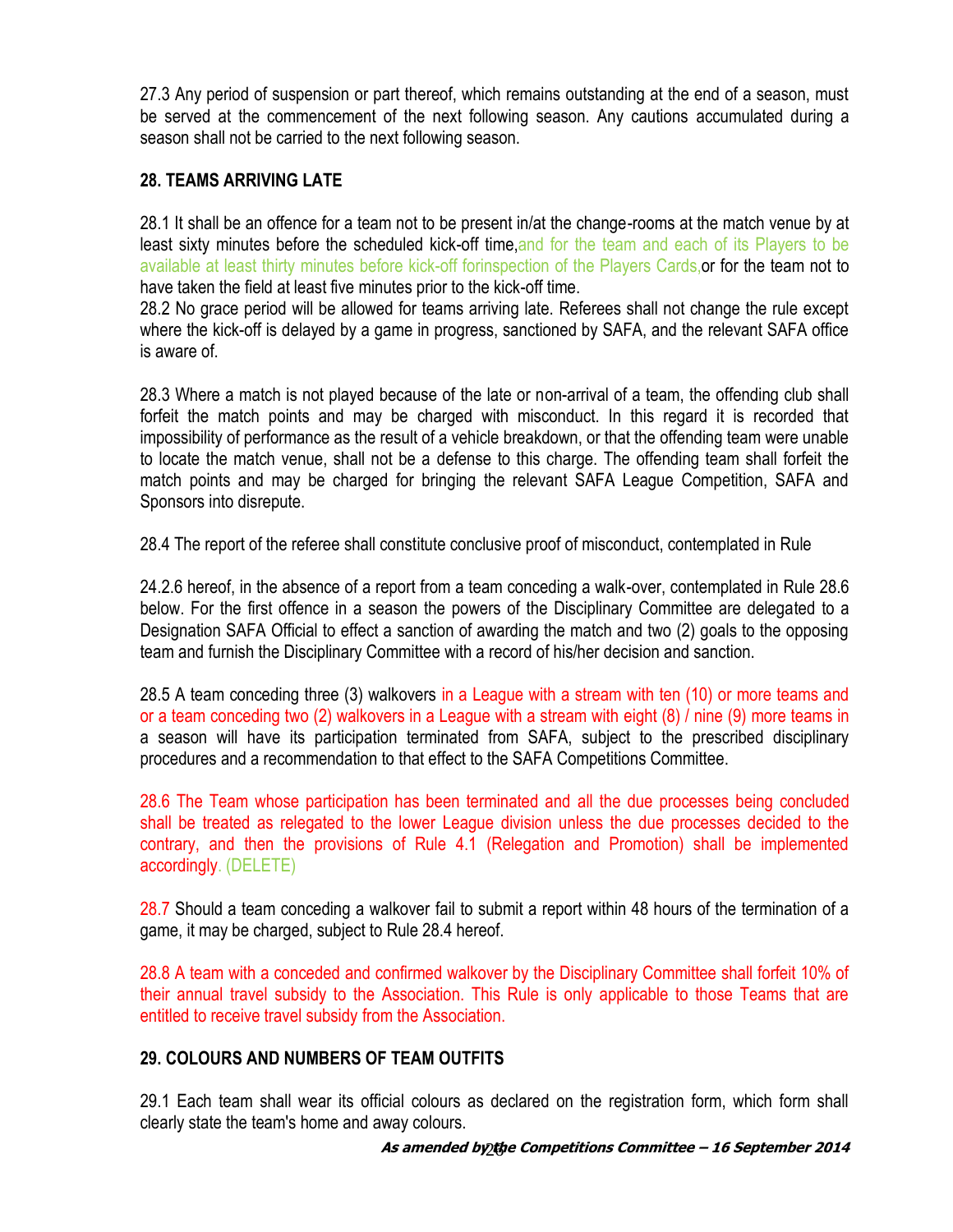29.2 In addition to the official team outfit, each team shall be in possession of a spare outfit (in colours contrasting with those of the official outfit), which shall also be taken to every match. The visiting team shall change in the event of there being a clash of colours. If a visiting team has no alternative resulting in a match being abandoned, the offending team shall forfeit the match point.

29.3 If in the opinion of the referee the colours of the two opposing teams might lead to confusion, they shall be changed, using either the entire spare outfit or a combination of both. The home team will be entitled to wear the outfit of their choice and the visiting team shall change.

29.4 The outfits of the two goalkeepers shall be in contrasting colours.

29.5 Teams shall be obliged to wear the following advertising on their playing jerseys:

29.5.1The sponsor's name on the front of their jersey, excluding tobacco and alcohol companies;

29.5.2 The technical sponsor and the club crest on the left and right breast of the front of the jersey;

29.5.3 Where applicable, the relevant SAFA Official Competition logo and the relevant SAFA League Competition sponsor's logo on the right and left arm sleeve respectively;

29.6 The above shall not exceed the accepted advertising standards as laid down by FIFA and the official broadcaster, where necessary.

29.7 Teams may wear the advertising of their club sponsor subject to the following conditions:

29.7.1 Such sponsor shall not be in conflict with relevant SAFA Official Competition;

29.7.2 Such sponsor's advertising shall not be considered to bring SAFA or its sponsors into disrepute or to be classed as being against public morals.

29.7.3 Permission to use such advertising shall be obtained in writing from the Competitions Committee of SAFA.

29.8 The player's jerseys shall be clearly numbered, and the numbers shall correspond with those shown on the team sheet and players registration form.

29.9 Any advertising that appears on the player's shorts or socks shall also require SAFA's written approval.

#### **30. MATCH COMMISSIONERS**

30.1 The Chief Executive Officer or the Designated SAFA Official will appoint Match Commissioners (who shall not be connected directly or indirectly to any participating team), from a list to be approved by the relevant Referees Committee from time to time for specific games.

30.2 Participating teams will attend a pre-match meeting before each match under the supervision of the Mach Commissioner at least sixty minutes before kick-off. The Match Commissioner will thereafter have an oversight role in respect of compliance with these Rules and in particular Rule 28.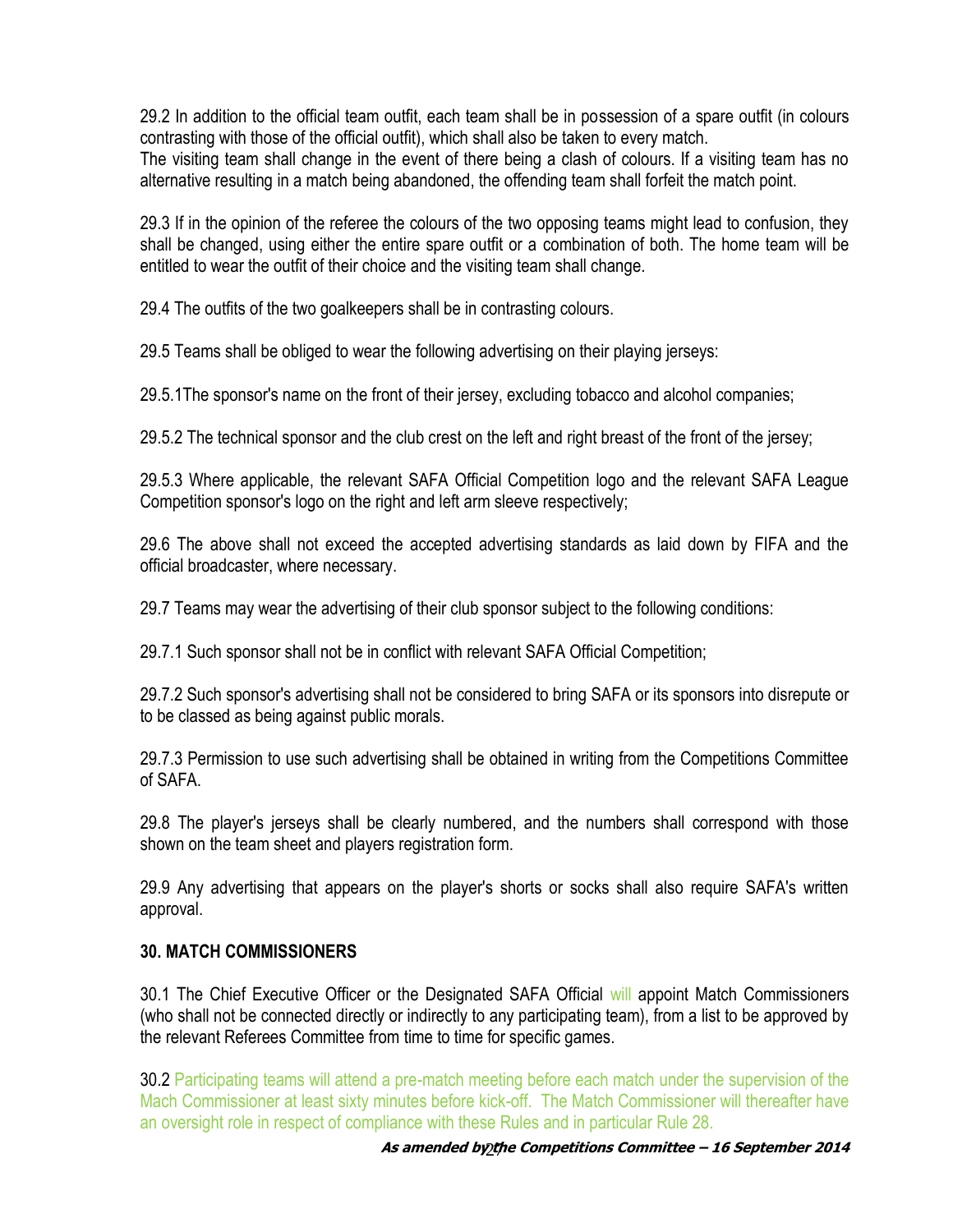30.3 Match Commissioners will be obliged to submit full and detailed reports on each game to the Chief Executive Officer or the Designated SAFA Officialwithin forty eight hours of the match.

30.3 MatchCommissioners are to be accorded the utmost courtesy and assistance whilst performing their duties for and on behalf of SAFA by all parties.

### **31. REFEREES AND ASSISTANT REFEREES**

31.1 Match officials shall be appointed to each match, namely a referee, two assistant referees and, where circumstances permit, a fourth official. All referees and assistant referees shall have a registration cards issued by SAFA.

31.2 The referees and assistant referees shall be appointed from the relevant panels by the relevant Referees Appointments Committee as constituted under SAFA. All match officials shall be in possession of official appointment cards at matches that confirm their appointment for the match and registration cards to confirm their identities.

31.3 If the officially appointed referee has not arrived by fifteen minutes before the starting time of the fixture, the two teams shall appoint another SAFA accredited referee by mutual consent. If the teams fail to reach consent over the referee, the match shall not proceed and disciplinary steps may be taken against the concerned match official(s).

31.4 Substitute referees shall enjoy the same powers and status as if they were officially appointed as referee by the relevant referees' department.

31.5Referees will be obliged to submit full and detailed reports on each game to the Chief Executive Officer or the Designated SAFA Officialwithin forty eight hours of the match.

#### **32. TECHNICAL RULES**

32.1 The SAFA Official Competitions shall be run on a home and away basis, with three points allocated for a win, one for a draw and none for a loss.

32.2 Where two or more teams have equal points, goal difference (i.e. goals scored FOR minus goals scored AGAINST) shall be used to determine relative positions.

32.3 Where teams have equal goal difference, the number of goals scored FOR shall be used to determine relevant positions.

32.4 Where teams have equal number of goals scored FOR, the aggregate of the direct results between the tied teams shall be used to determine relative positions.

32.5 Where the aggregate of direct results between the tied teams is a draw, the results of the two teams concerned shall be considered before a play-off at a neutral venue is determined.

32.6 After the relevant SAFA Official Competition winners have been declared on the final logs no correspondence shall be entered into.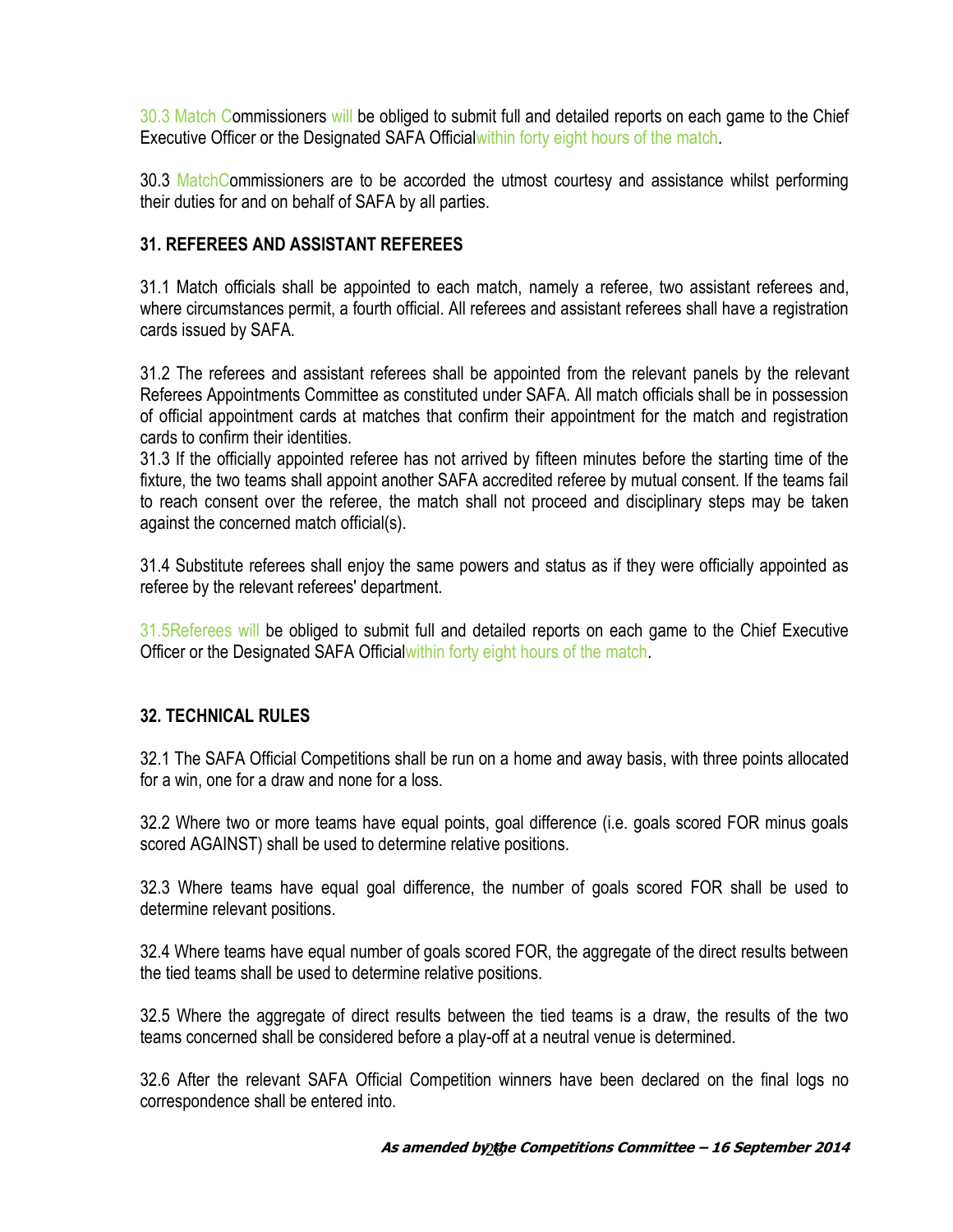#### **33. FINANCIAL PROVISIONS**

33.1 Prize money shall be awarded in accordance to the schedule of prize monies, which schedule shall be distributed by SAFA prior to the SAFA Official Competitions each year.

33.2 Travel subsidies shall be paid as determined by the SAFA Competitions Committee in each year, where applicable.

#### **34. INSURANCE**

34.1 SAFA shall be responsible for insuring players and registered officials whilst on official assignments.

## **35. CONTACT WITH SPONSORS**

35.1 Teams, officials or players shall not make direct contact with the sponsor without the prior written permission of the Chief Executive Officer having been obtained.

## **36. FRIENDLIES**

36.1 No team affiliated to or players registered with SAFA may play in any match other than official matches under the auspices of SAFA unless prior written permission is granted to them by SAFA. 36.2 Official fixtures shall not be postponed for friendly matches. It is recorded that official fixtures cannot be changed to be a friendly; such match results shall be official and final.

#### **37. CLUB NAMES**

37.1 No team may change its registered name except with the written consent of the Competitions Committee and which change must be ratified and approved by the SAFA National Executive **Committee** 

#### **38. UNDERTAKING BY CLUBS, OFFICIALS AND PLAYERS**

38.1 All teams must incorporate in any agreement with their officials and players an undertaking on the part of such officials and players to seek the permission of SAFA before discussing with any media representatives the policies and principles of SAFA, which discussions may result in bringing the SAFA Official Competitions and/or SAFA into disrepute. It is the responsibility of the team to ensure that the officials or players do not behave themselves in a way that may bring SAFA and its sponsors.

#### **39. ASSOCIATION WITH CLUBS**

39.1 No Club, Director, Official or player of any club in the SAFA League Competitions may either directly or indirectly:

39.1.1 Hold or deal in the securities or shares of another Club participating in the SAFA League Competitions; or

39.1.2 Be a member of another Club participating in the SAFA League Competitions; or